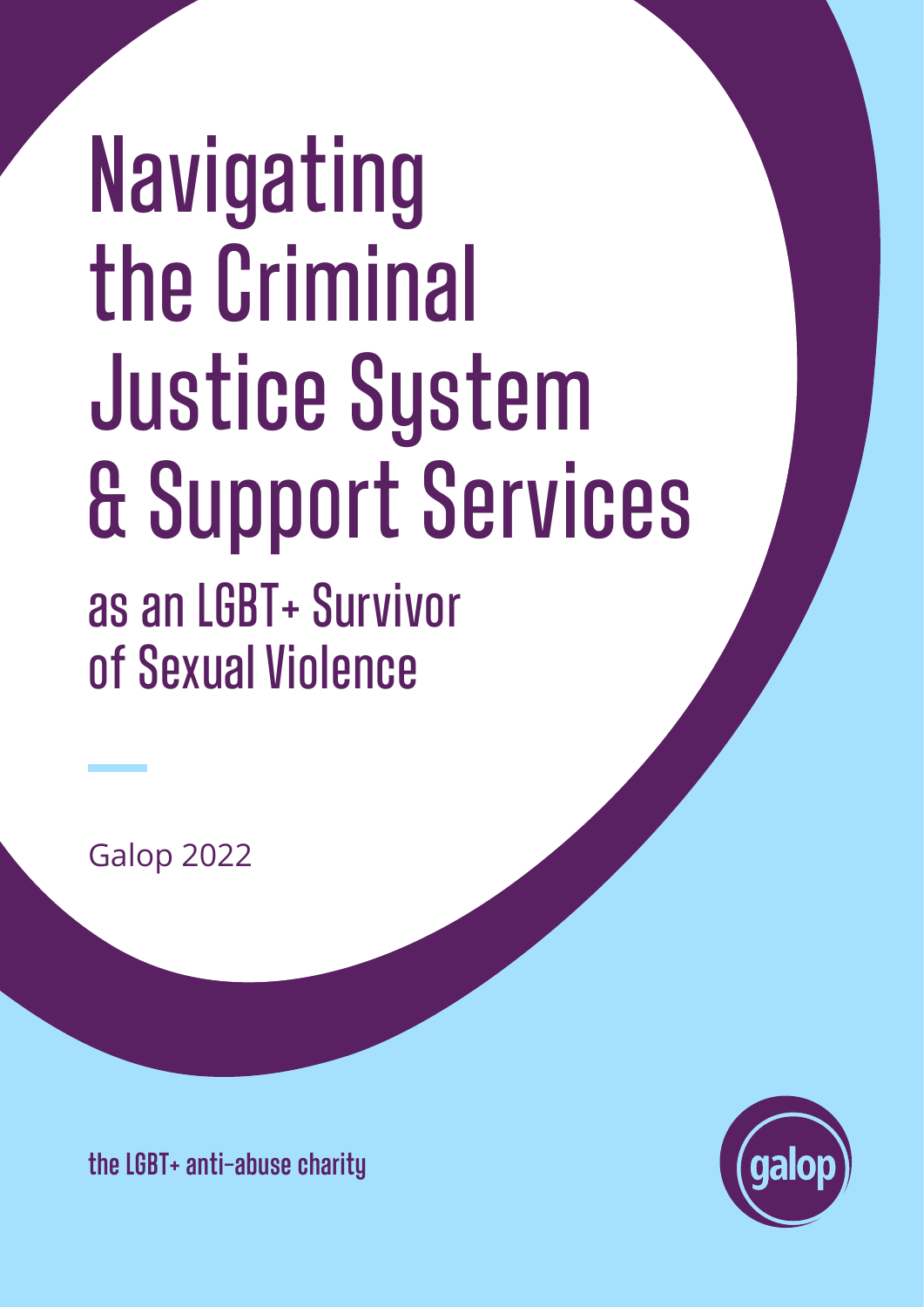# **Contents**

mmm

|    | Foreword                                           | $\overline{\mathbf{3}}$ |  |
|----|----------------------------------------------------|-------------------------|--|
| 2  | The study                                          | 4                       |  |
| 3  | <b>Key findings</b>                                | 5                       |  |
| 4  | <b>Recommendations</b>                             | $6\phantom{1}6$         |  |
| 5  | Not reporting to the police                        | $\overline{7}$          |  |
| 6  | <b>Experiences of reporting to police</b>          | 11                      |  |
| 7  | <b>Experience of the court case process</b>        | 16                      |  |
| 8  | Alternative models of responses to sexual violence | 20                      |  |
| 9  | <b>Experiences of mainstream support services</b>  | 21                      |  |
| 10 | <b>LGBT+ specialist support</b>                    | 26                      |  |
| 11 | <b>Responses survivors need</b>                    | 32                      |  |
| 12 | <b>Methodology</b>                                 | 33                      |  |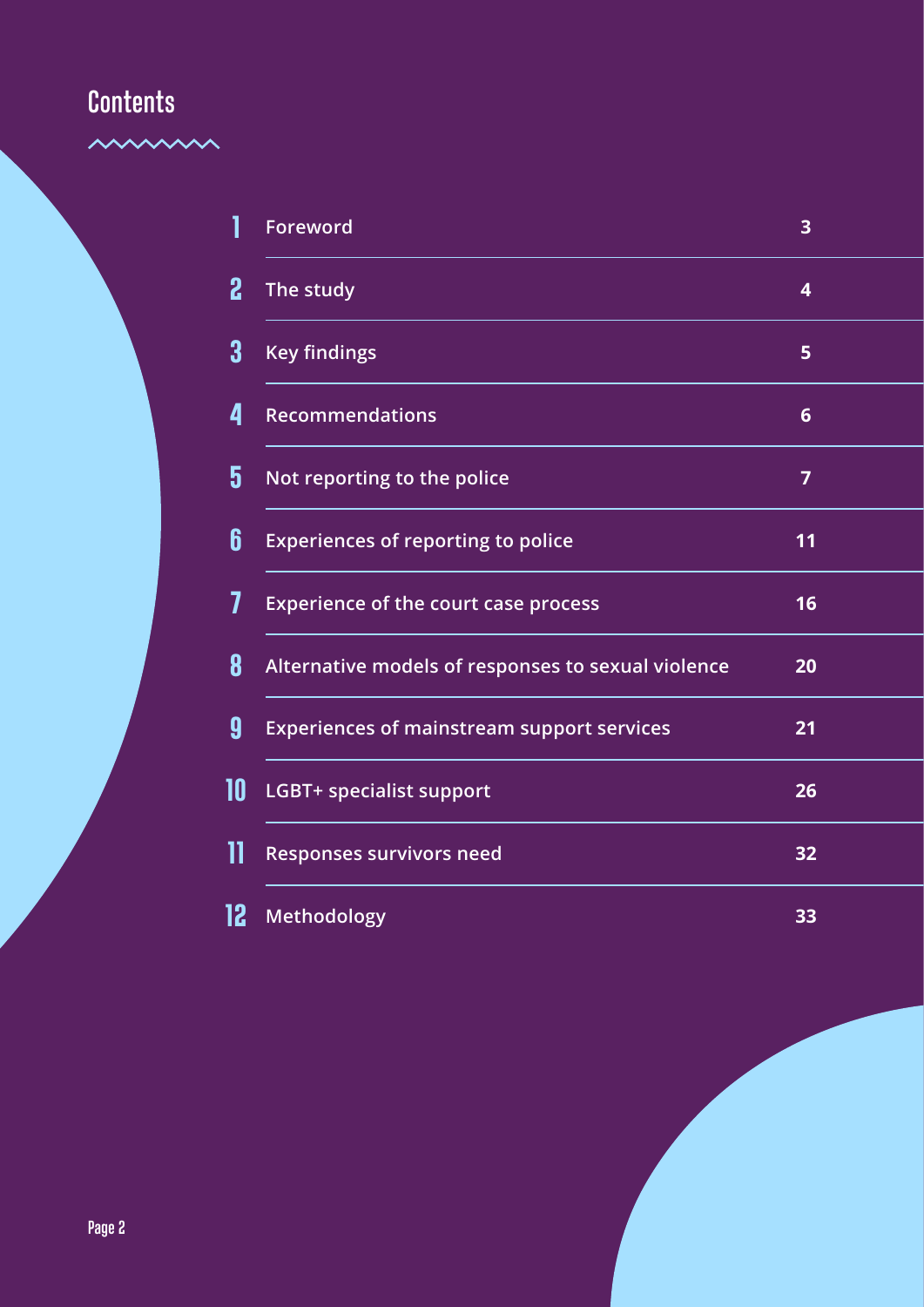# **Foreword**

**LGBT+ people are too often invisible in the public narrative around sexual violence. Galop has been working with LGBT+ victims and survivors of sexual assault for over a decade, and has seen the many barriers our community faces in navigating the criminal justice system. This research seeks to explore LGBT+ survivors' experiences and perceptions of the criminal justice system and mainstream statutory services.** 

**We're grateful to the Esmée Fairbairn Foundation, whose support has enabled us to delve into the experiences of over 1,000 LGBT+ people for this report in order to bring this issue into the light.** 

Alongside the powerful story being told by the data in this report — with only 12% reporting to the police, almost half feeling to blame for what has happened, the four fifths who felt the police did not understand their identity, the very low rate of convictions — I encourage you to take in what survivors had to say, laid out as they are here, in their own words.

As a community which has had to reclaim our pride over the decades, it must be acknowledged how many of us feel shamed for being victims of sexual assault, and how much that is often reinforced by the attitudes of the police and other services we turn to for help.

There is much work to do to improve the experiences of sexual violence survivors in this country, and it is vital that LGBT+ people are given the same level of support as everyone else.

We must provide specialist LGBT+ services nationally, where survivors are supported in ways that feel right for them and which understand our identities and experiences. Police and other services must be trained to not only understand LGBT+ identities, but to treat LGBT+ survivors with respect and care.

A huge thank you to the Esmée Fairbairn Foundation who funded this important project, and the incredible LGBT+ survivors who believed in this research, engaged with it, shared and contributed so generously with their time and experiences. I'm also grateful to Sarah West, Catherine Bewley, Lou Withers Green and Honor Gray for producing this important and timely report, as well as the whole team at Galop who work tirelessly to improve the lives of LGBT+ people in the UK every day.

**Leni Morris, Chief Executive Officer**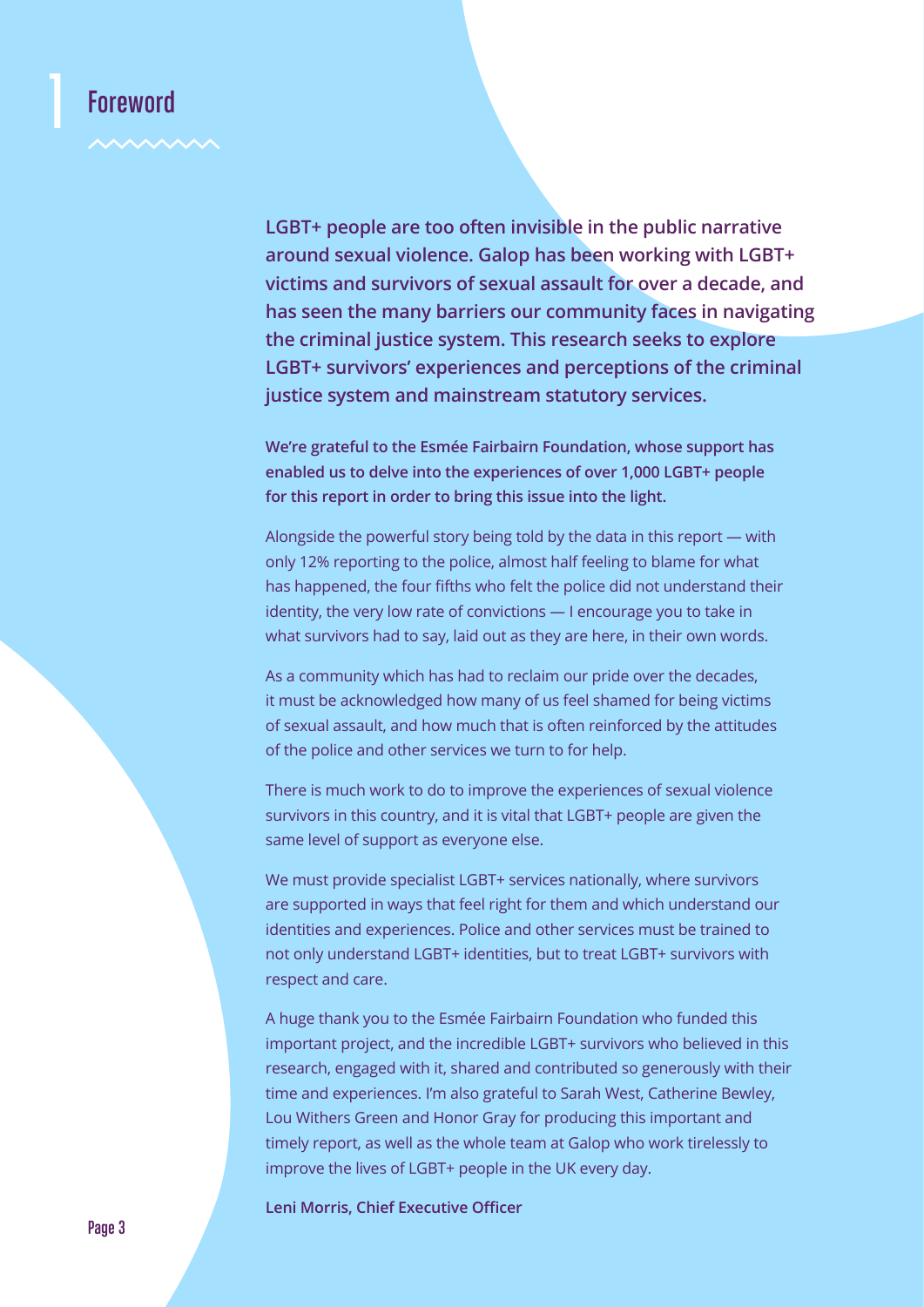

Galop undertook an online survey and 25 semi-structured interviews asking over 1,000 LGBT+ people in the UK about their experiences of sexual violence.

The survey was not designed to indicate prevalence in the UK LGBT+ population. This report is part of a series based on that research, which explores LGBT+ sexual violence survivors' experiences of support services and the criminal justice system, including the police.

Further reports in this series will focus on perpetrators of sexual violence and child sexual abuse.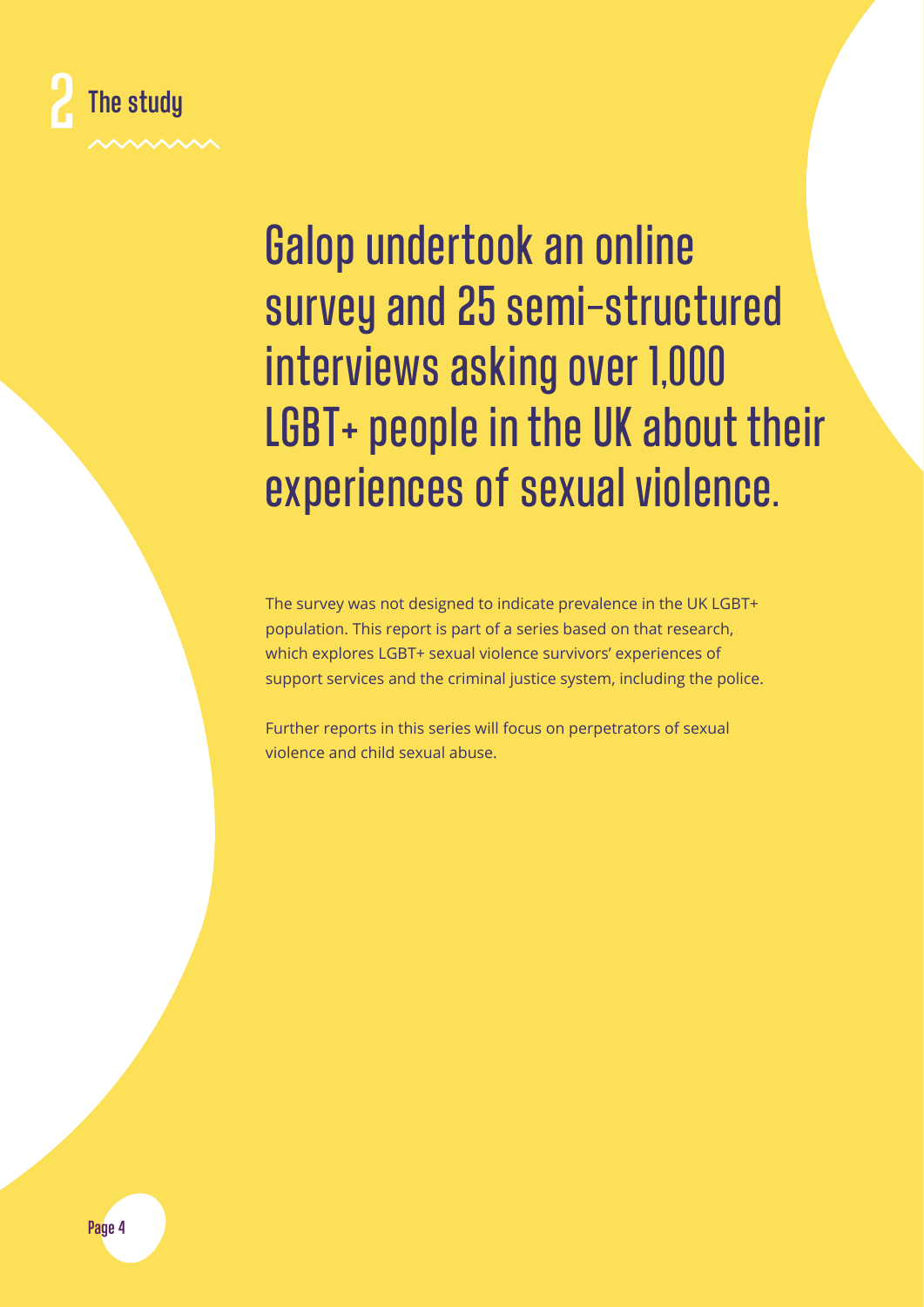

**The vast majority of LGBT+ sexual violence survivors surveyed did not report to the police — only 12% had reported their most significant experience of sexual violence.** 

There were multiple factors that deterred them from doing so, including being worried that the police would discriminate against them because of their LGBT+ identity (25%), fearing that they would not be taken seriously (51%) and thinking that the police would not be able to do anything (56%).

#### **LGBT+ survivors who did report their experiences to the police generally described poor experiences.**

Of those surveyed who reported to the police, 45% were unsatisfied or very unsatisfied with the service they received compared to 22% who were satisfied or very satisfied. Only 22% were satisfied or very satisfied with the police's understanding of their LGBT+ identity.

**Only a small number of participants had their sexual violence cases progressed all the way through the criminal justice system.**

Of 119 respondents who had made a police report, just 3 said their perpetrator had been convicted. Interview participants whose case progressed through the criminal justice system generally had negative experiences and would not advise it to other LGBT+ people.

**The non-specialist support services available to participants frequently did not understand LGBT+ identities which often contributed to poor experiences of these services.** 

**Many participants could not find specialist support despite looking for it — this was particularly notable in areas outside London; no interview participants from outside of London had accessed any specialist sexual violence support service.**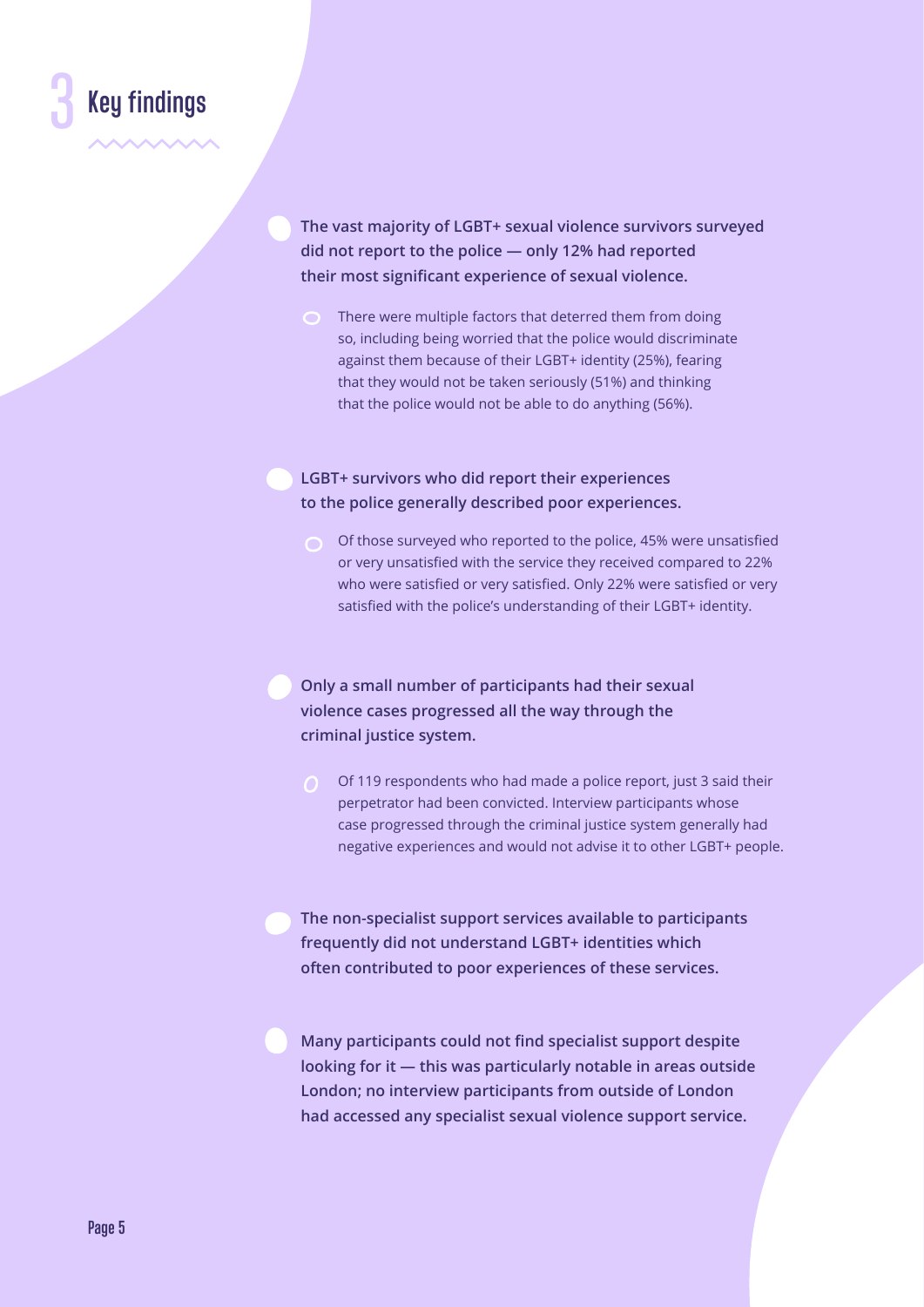

**The findings underline the need for increased understanding of LGBT+ identities and experiences within the police and other statutory services.** These services should be required to have mandatory training on LGBT+ identities, experiences of sexual violence and appropriate referral pathways. The government should include this training requirement in the forthcoming 'Victims Bill'.

**1** HM Government (2021) The end-to-end rape review report on findings and actions **[Link](https://assets.publishing.service.gov.uk/government/uploads/system/uploads/attachment_data/file/1001417/end-to-end-rape-review-report-with-correction-slip.pdf)**

Actions in the 'end-to-end rape review report' should be implemented in order to improve the experiences of all sexual violence survivors, and improve victim confidence in the police and criminal justice system for LGBT+ victims**<sup>1</sup>** .

**2** Home Office (2022) Tackling Domestic Abuse Plan **[Link](https://www.gov.uk/government/publications/tackling-domestic-abuse-plan)**

**These findings evidence a need for specialist LGBT+ sexual violence services to provide appropriate support for LGBT+ victims and survivors of sexual violence as outlined in the**  *'Tackling Domestic Abuse Plan'* **<sup>2</sup> .** These specialist services need to include advocacy, ISVAs, formal advice services and therapeutic services. The government should include a mandate for the creation of all these services in the forthcoming 'Victims Bill'.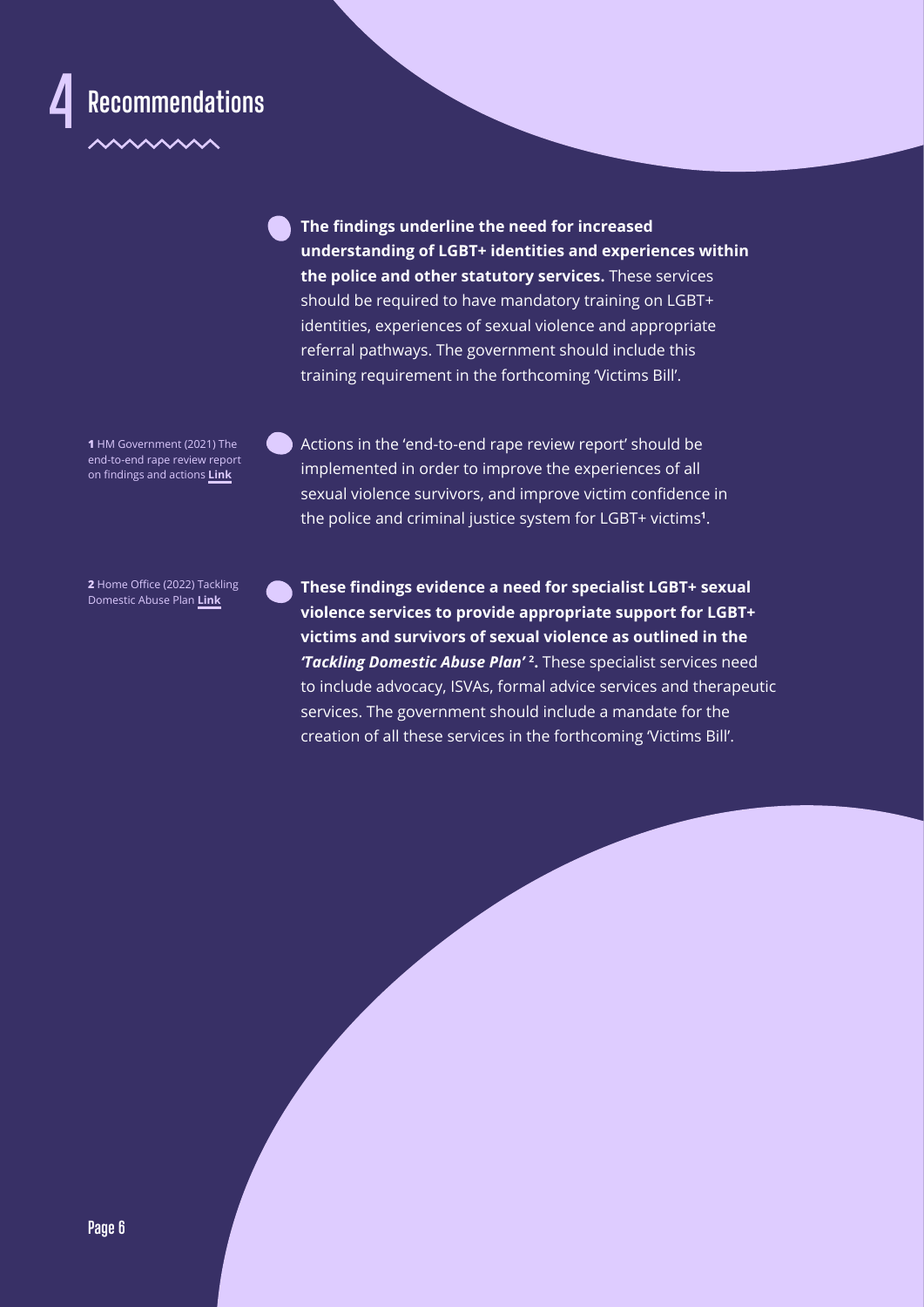

**74% negative impacts than positive outcomes. Sexual violence experienced by LGBT+ people remains hidden as the majority of survivors feel that reporting to police will result in more** 

Respondents who had experienced sexual violence were asked whether they had reported their most significant experience to the police. Only 12% of 973 respondents had reported it to the police while 87% had not.



#### **Figure 1. Reporting to the police** *(n=973)*

**12.4%** Respondents who had not reported to the police were asked their reasons for not doing so.

- **10% 10% 60% 60% 100% 80% 80% 80% 80% 80% 80% 80% 80% 80% 80%** 
	- **56% felt the police would not be able to do anything**
	- **25% said they worried that the police would discriminate against them because of their LGBT+ identity**
	- **39% thought they would make things worse**
	- **36% of respondents felt they would not be believed**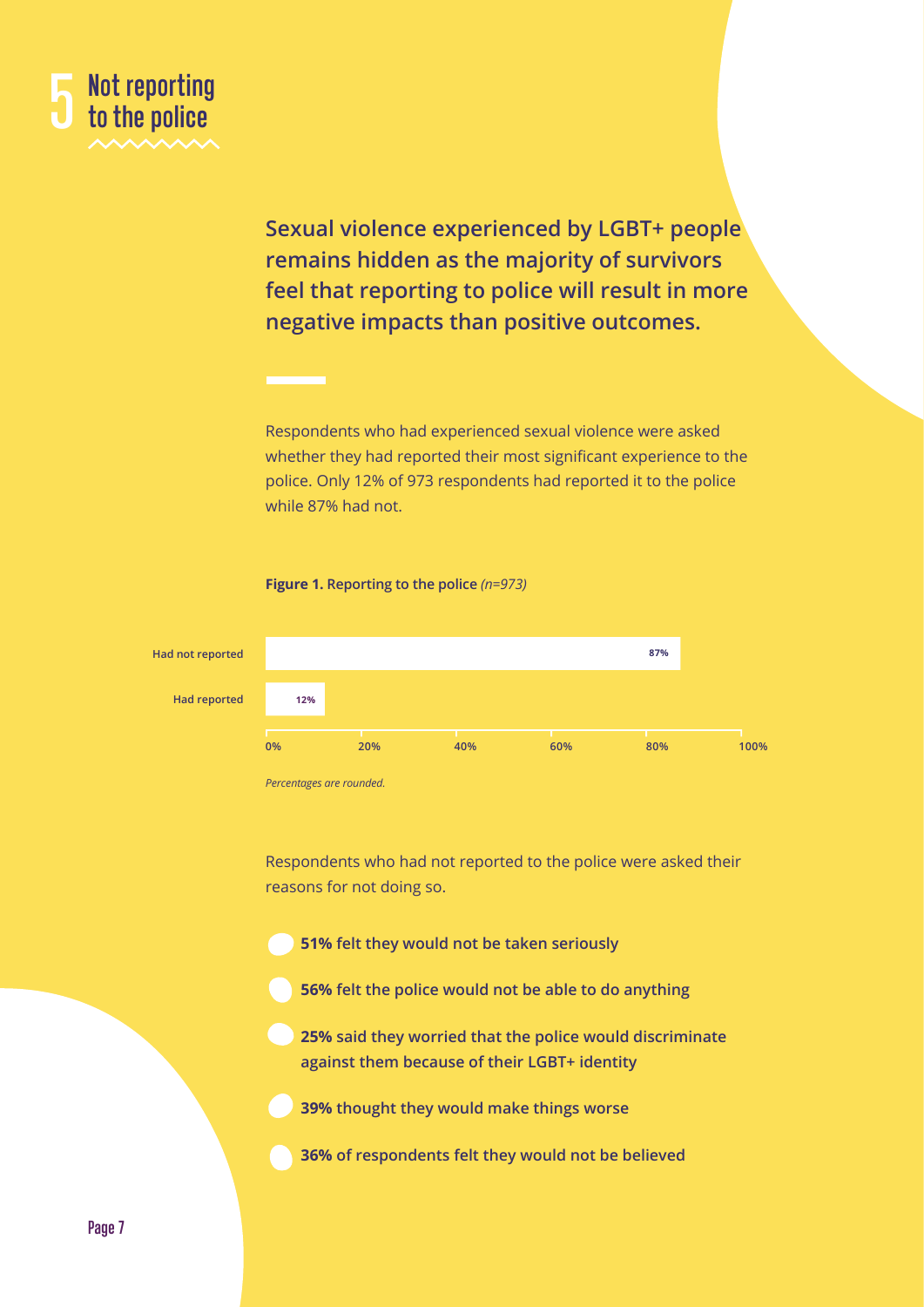

Other reasons included feeling at fault (47%) or ashamed (51%), not realising the sexual violence would be classified as a crime (46%), or wanting to put the incident behind them and move on with life (47%).

**0% 20% 40% 60% 80% 100%**

Trans respondents were particularly likely to say they had been put off from reporting to the police due to worries of being discriminated against because of their LGBT+ identity (34% of 337 trans respondents).

#### **Figure 2. Reasons for not reporting their most significant experience to police** *(n=762)*



**be able to do anything Did not think they would take me seriously Felt ashamed Did not know it was a crime Did not think they would believe me Felt at fault Just wanted to put it behind me Worried they would discriminate against me due to LGBT+ identity**

**Did not think they would**

In interviews, LGBT+ participants similarly described barriers to reporting the sexual violence to the police.

Participants described fears of not being believed by the police and wider society because of their LGBT+ identity. Some participants explained that their fears of being discriminated against based on their ethnicity also acted as a barrier to reporting to the police.

**Police don't look at Black men, or trans people, and see someone who needs protecting, they see a threat.**

44

**Page 8**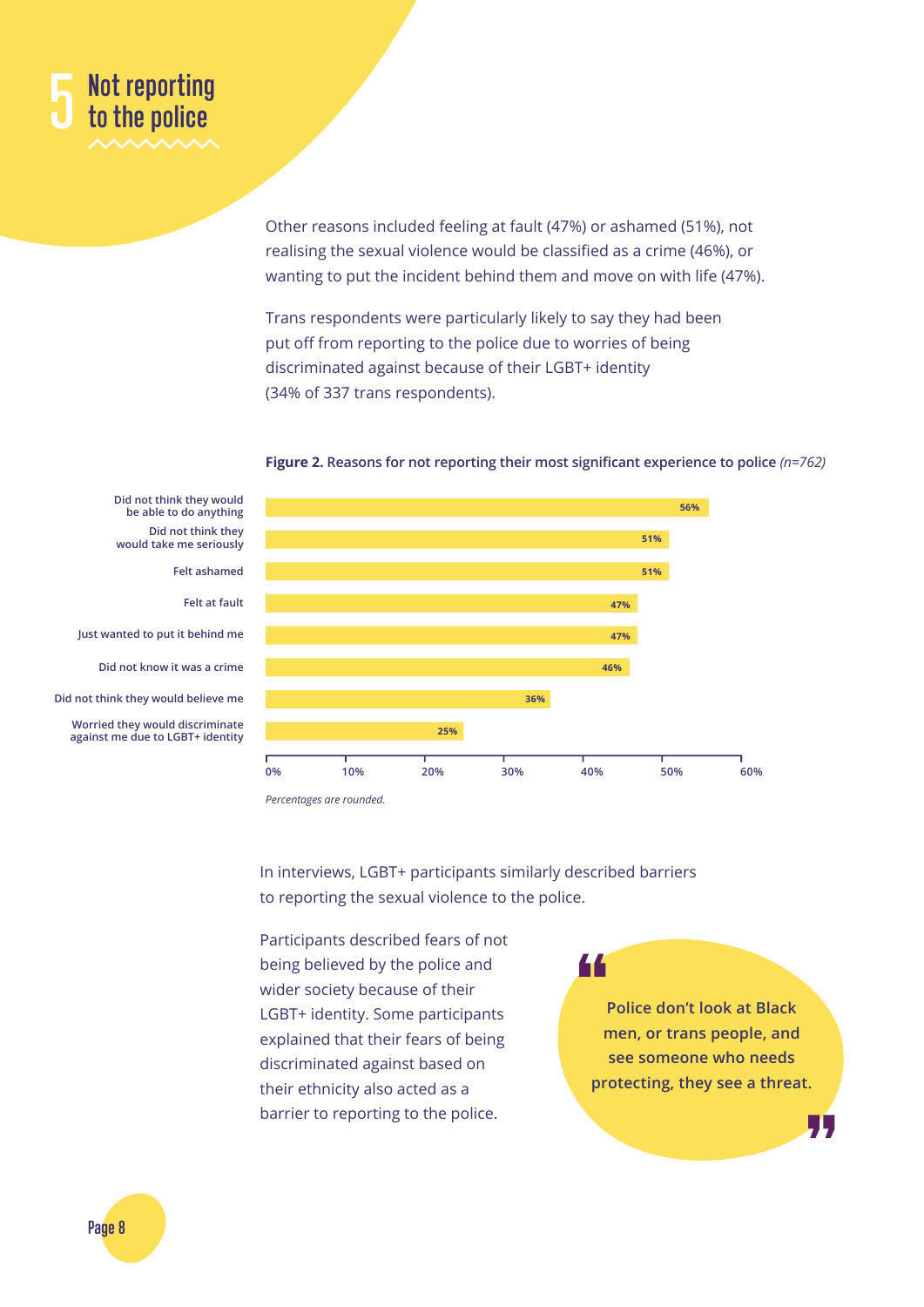

Participants expressed distrust in the police's understanding or belief in LGBT+ experiences. Some feared people would not believe they were a victim due to their gender identity, or because the perpetrator's gender misaligns with heteronormative stereotypes of sexual violence.

44

44

**Society would side with my rapist's story of me being the one to rape her seeing how the law makes it 'impossible' for women to be able to rape.**

95

**Society often interprets me as the sexual risk to others, due to transphobia and queerphobia which interpret my existence as a risk to cis women. I doubt the police would take my experiences of sexual abuse seriously as I am not their ideal victim.**

Some respondents who had experienced sexual violence while engaging in chemsex, BDSM, or at sex parties felt that the police would have little understanding of this and that it would negatively impact the case.

**Because of the BDSM nature I feel it could be easy to argue it was wanted.**

ŊŊ

Interview participants expressed distrust in the likelihood of a sexual violence case progressing through the criminal justice system (CJS). Survey participants said they had been put off reporting by the *"appalling statistics on convictions for rape and sexual abuse"*. The majority of survivors who left free text responses said they did not think anything positive would result from reporting to the police.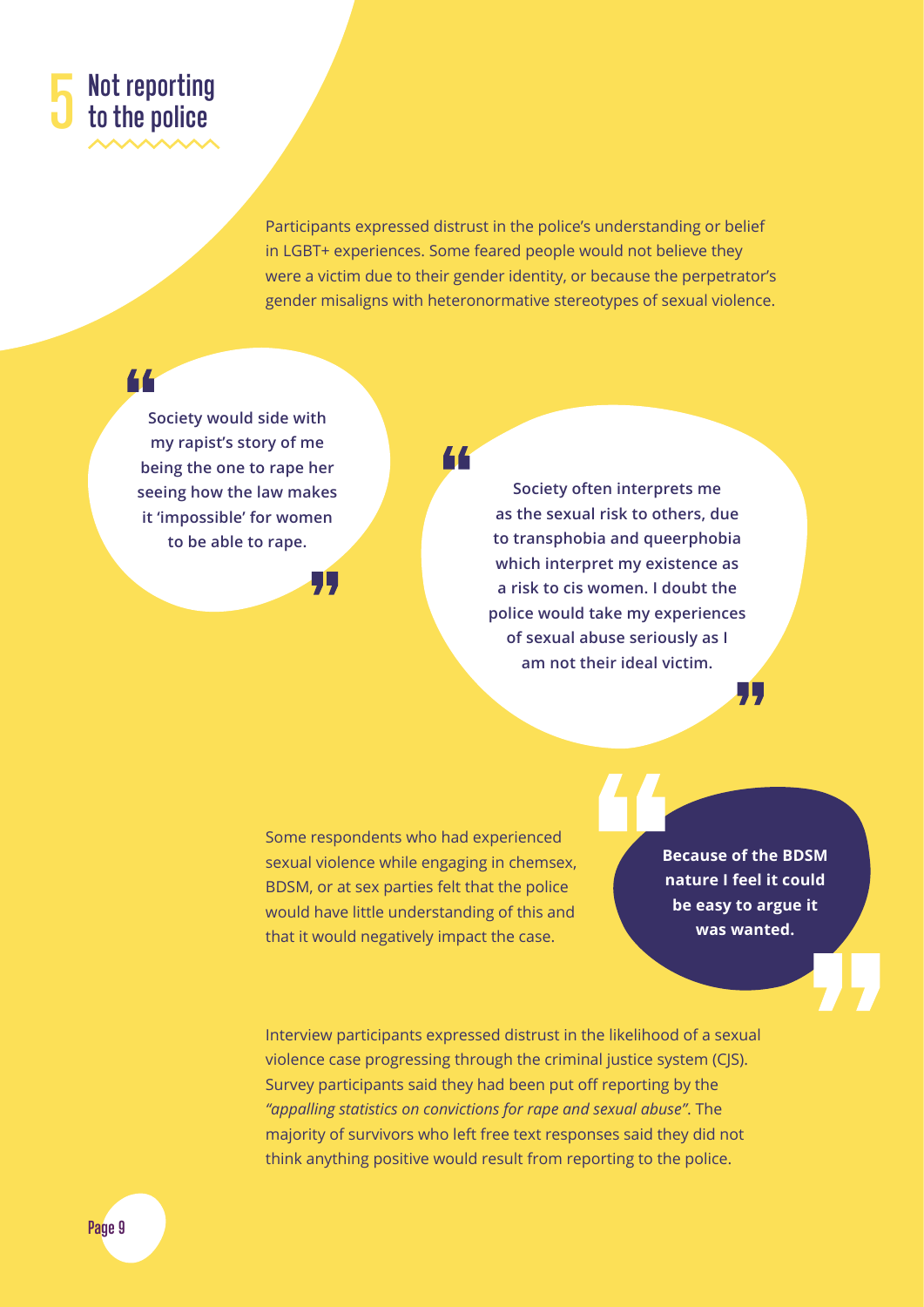

**Some interview participants felt deterred from reporting because they knew other LGBT+ people who had bad experiences of reporting, or whose cases had not had a successful outcome.**

**I've heard so many horror stories about people actually going to court […] and just being on the witness stand and like, no, I don't want to do that. I feel like I was the victim and […] I shouldn't have to go through more suffering.**

T.,

Interview participants identified that a negative perception of the CJS within the LGBT+ community leads to significant underreporting of LGBT+ experiences of sexual violence. This then results in the issue being invisible within mainstream society, so authorities do not recognise the need for specialist affirming support.

## 44

**I don't think trans people are even approaching the police […] so there's so much unreported, unresolved shit going on in our community, and then the numbers don't show us being affected so there's no support available, but that just puts people off reporting even more.** *(trans man)*

77

**Page 10**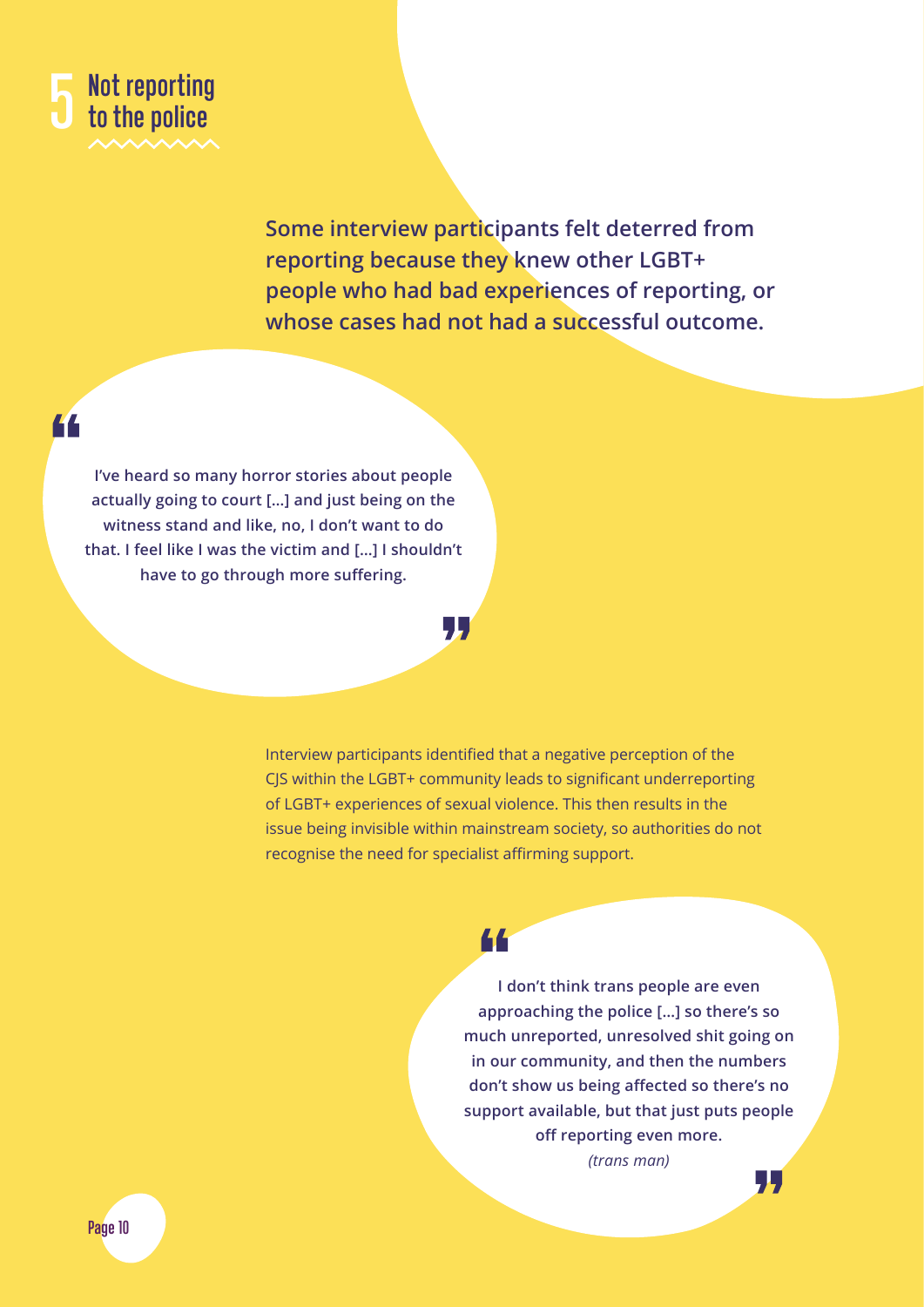#### 6 **Experiences of reporting to the police**

**The small number of LGBT+ survivors who reported their experiences to police did not generally have a satisfactory experience. They felt their LGBT+ identity was often erased or not understood.** 

Respondents who had reported their experiences to the police were asked whether the police were aware that they were LGBT+, whether the police understood their LGBT+ identity, and how satisfied they were with the service they received.

Out of 115 survey respondents who reported to the police, 45% were unsatisfied or very unsatisfied with the service they received **28% 17% 33% 14% 8%** compared to 22% who were satisfied or very satisfied.



**Figure 3. Satisfaction with service received from police** *(n=115)*

*Percentages are rounded.*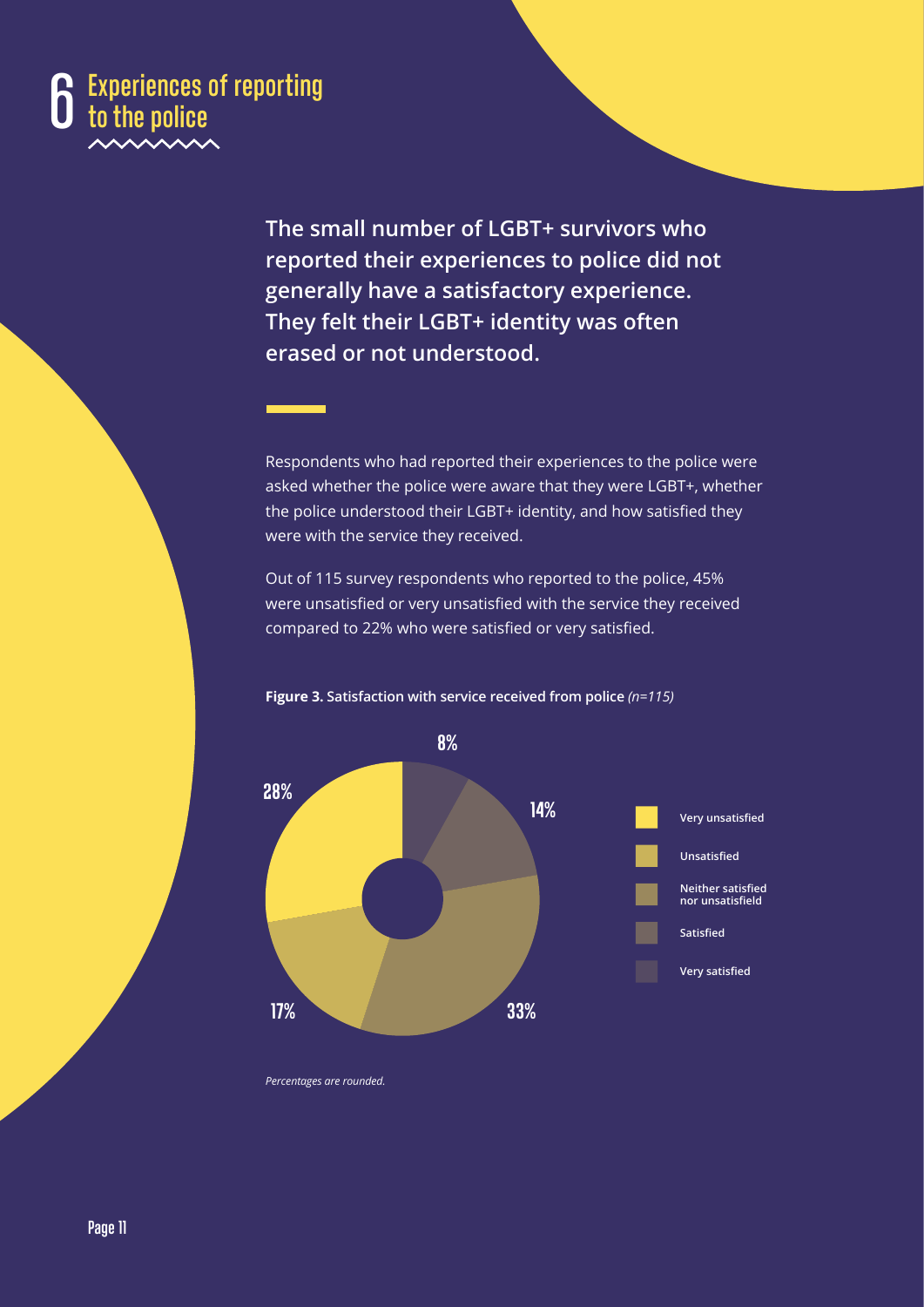

Of 119 respondents, 43% said the police were unaware of their LGBT+ identity. Only 8% had been asked their identity, 16% had to correct an erroneous assumption made about their identity and 23% told the police about their LGBT+ identity without being asked.



**Figure 4. Police awareness of LGBT+ identities** *(n=119)*

*Percentages are rounded.*

Less than a quarter (22%) of 106 respondents said they were satisfied or very satisfied with the police's understanding of their LGBT+ identity.

The majority of interview participants who had reported sexual violence to the police described the experience as negative. Reasons they gave for their dissatisfaction included the officers' lack of knowledge about LGBT+ related issues which impacted the response received, and the lengthy and invasive reporting process.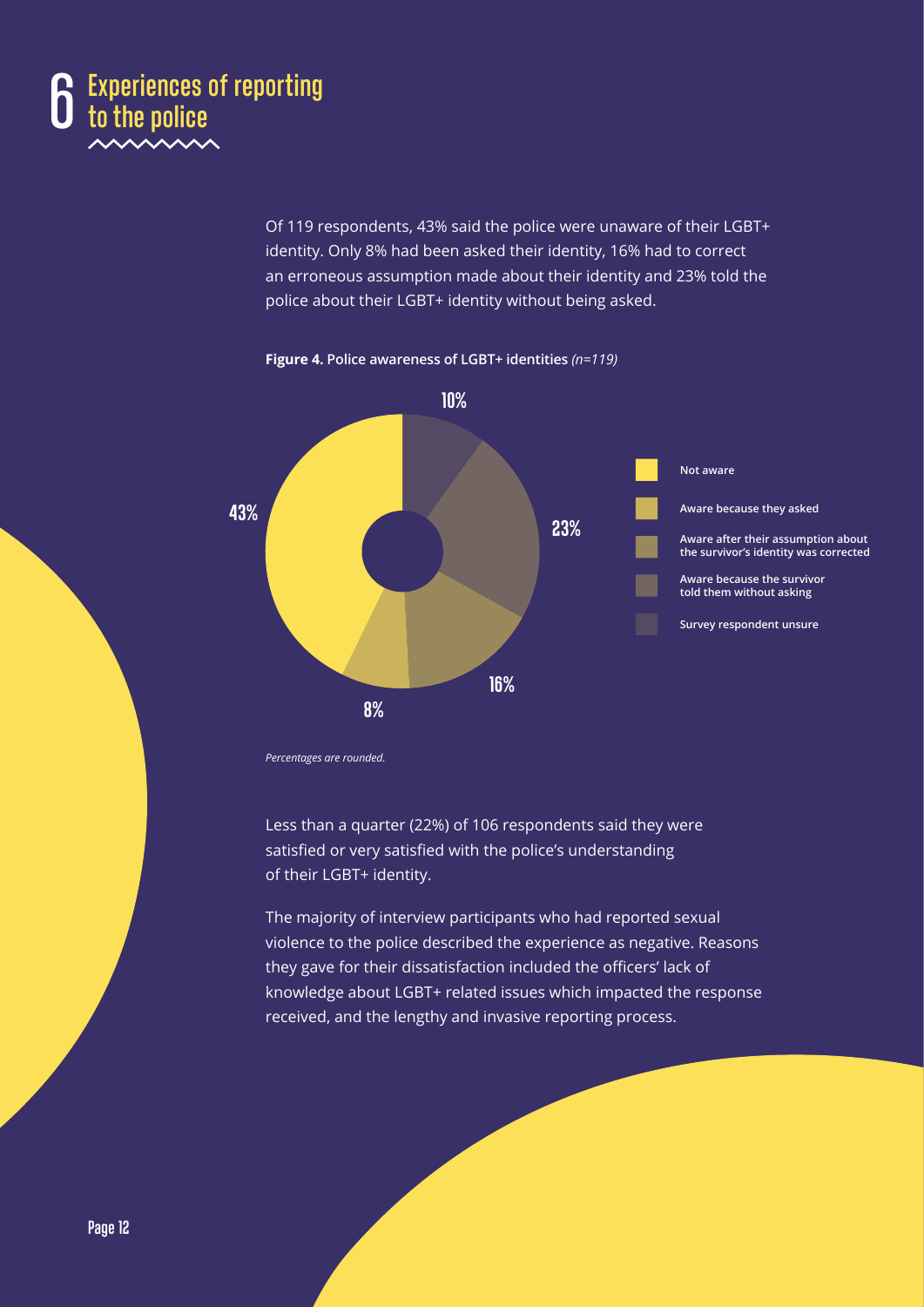# 6**Experiences of reporting to the police**

The majority of interview participants who had reported sexual violence to the police described the experience as negative. Reasons they gave for their dissatisfaction included the officers' lack of knowledge about LGBT+ related issues which impacted the response received, and the lengthy and invasive reporting process.

**The reporting process is always invasive and humiliating, lots and lots of staying up for hours during the night waiting to be seen, recounting events and experiencing flashbacks, leaving me feeling more traumatised and awful than I did going into it.**

> **When I first went to the police […] having to talk about sexuality and relationships and my history, it felt like I was having to speak a different language to them. It felt like they needed a translator to understand.**

**I did go to the police concerning a few incidents that happened around the chemsex scene but they weren't interested. This was about 6 or 7 years ago, however a couple of years ago they came back to me […] so once they actually knew what it was, they came back to me for my help.**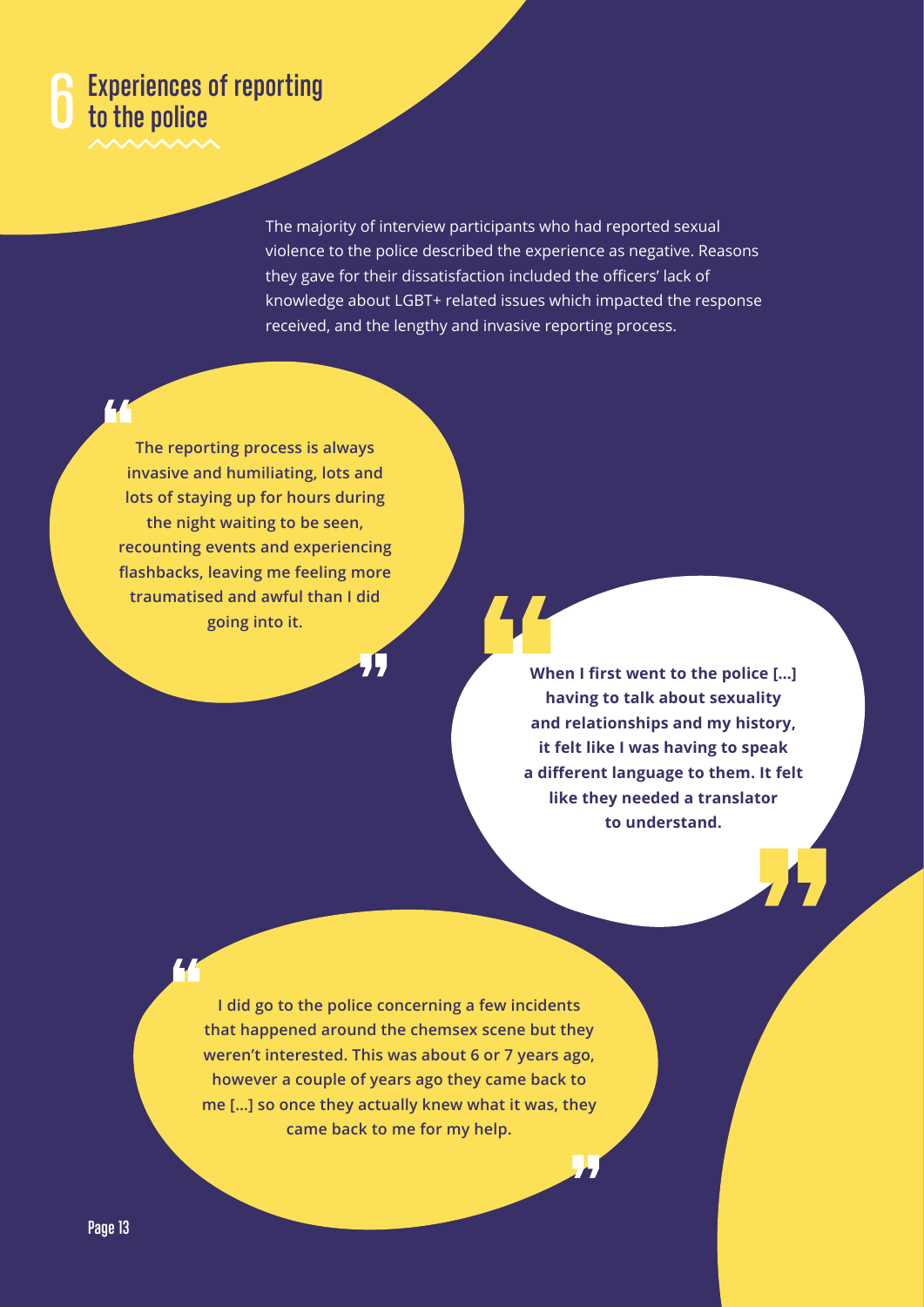

Interview participants also spoke about the police's lack of awareness surrounding their identity and how this negatively affected their reporting experience.

**When I was reporting to the police, they took my report as a woman and it was really weird to me, the whole experience, because of that. I was like this is odd […] I couldn't really explain, like anyone I spoke to I didn't feel I could be honest about the impact it had on me because the impact it had on me was so linked to me being visibly gender-nonconforming. (Trans man)** 

> Most negative experiences with other professionals appeared to stem from a lack of knowledge rather than being intentional, however a number of interview participants felt that the police had been overtly prejudiced against them due to their LGBT+ identity.

66

**The police switched off emotionally when they heard what happened and my sexuality and were disinterested. They were unhelpful and judgemental, they didn't care at all.**

**The police said that they found it normal that this had happened since I'm gay and that was part of our community.**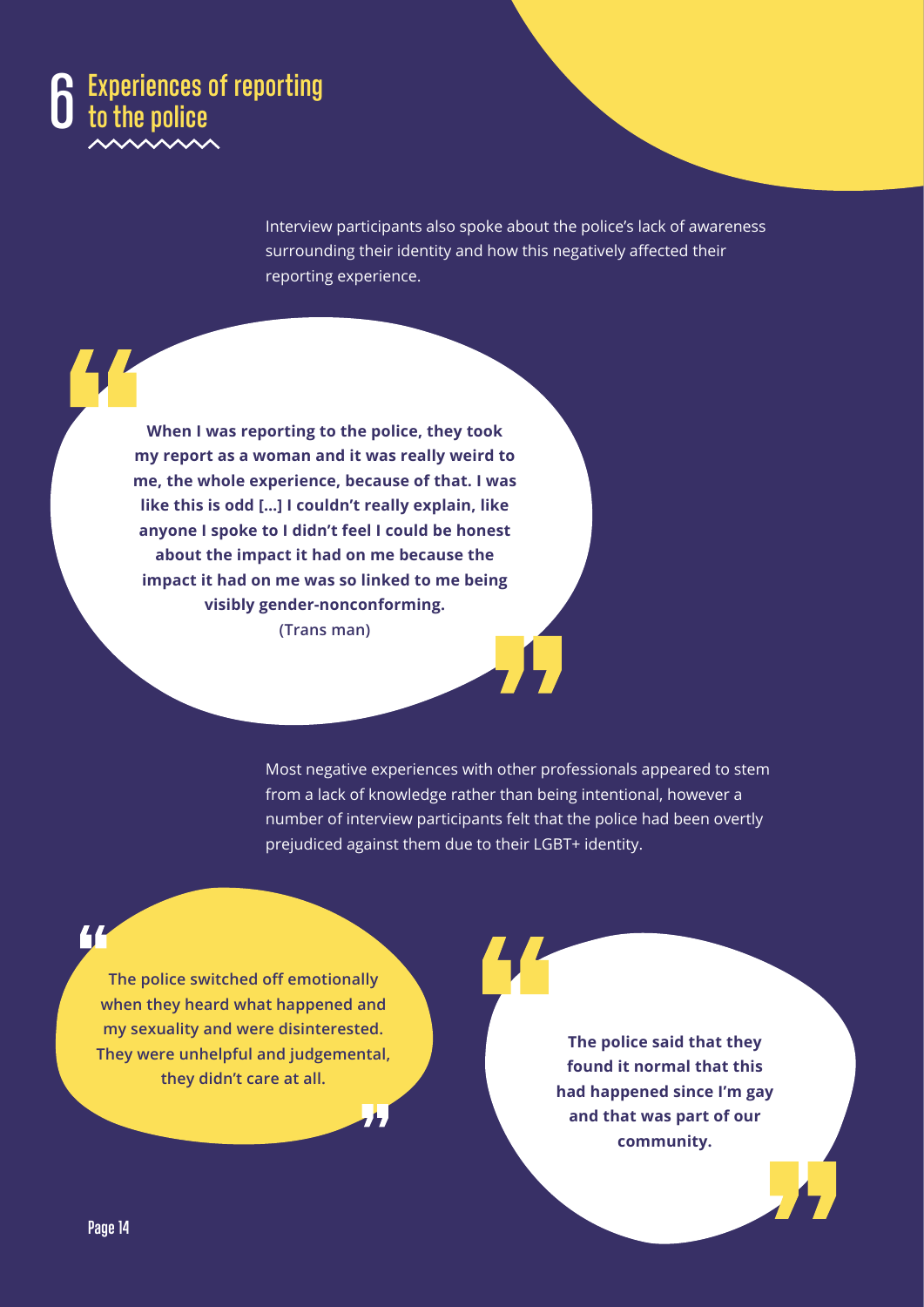

**When I had to disclose my medical records I said I wasn't happy as it would mean anyone who saw them would know I'm intersex and I explained this. Then in front of me, one officer said to the other that they could use the fact the rapist had unknowingly raped 'a man' as leverage.**

**I told the police I was a lesbian because I thought it would make it clearer that I hadn't consented to what he did, but they minimised my experiences and made me feel even worse.**

However, some survey participants received a positive response after sharing their LGBT+ identity with police.

**I outed myself to [the police] in order to provide evidence that required it for context. Overall, they have been very understanding and supportive so far and I am very grateful that my case has been taken seriously.**

> One interview participant also described feeling *"really respected in terms of my identity"* while speaking to the police, and recounted that the police had also recommended an organisation that was helpful for their trauma and understanding of their experiences.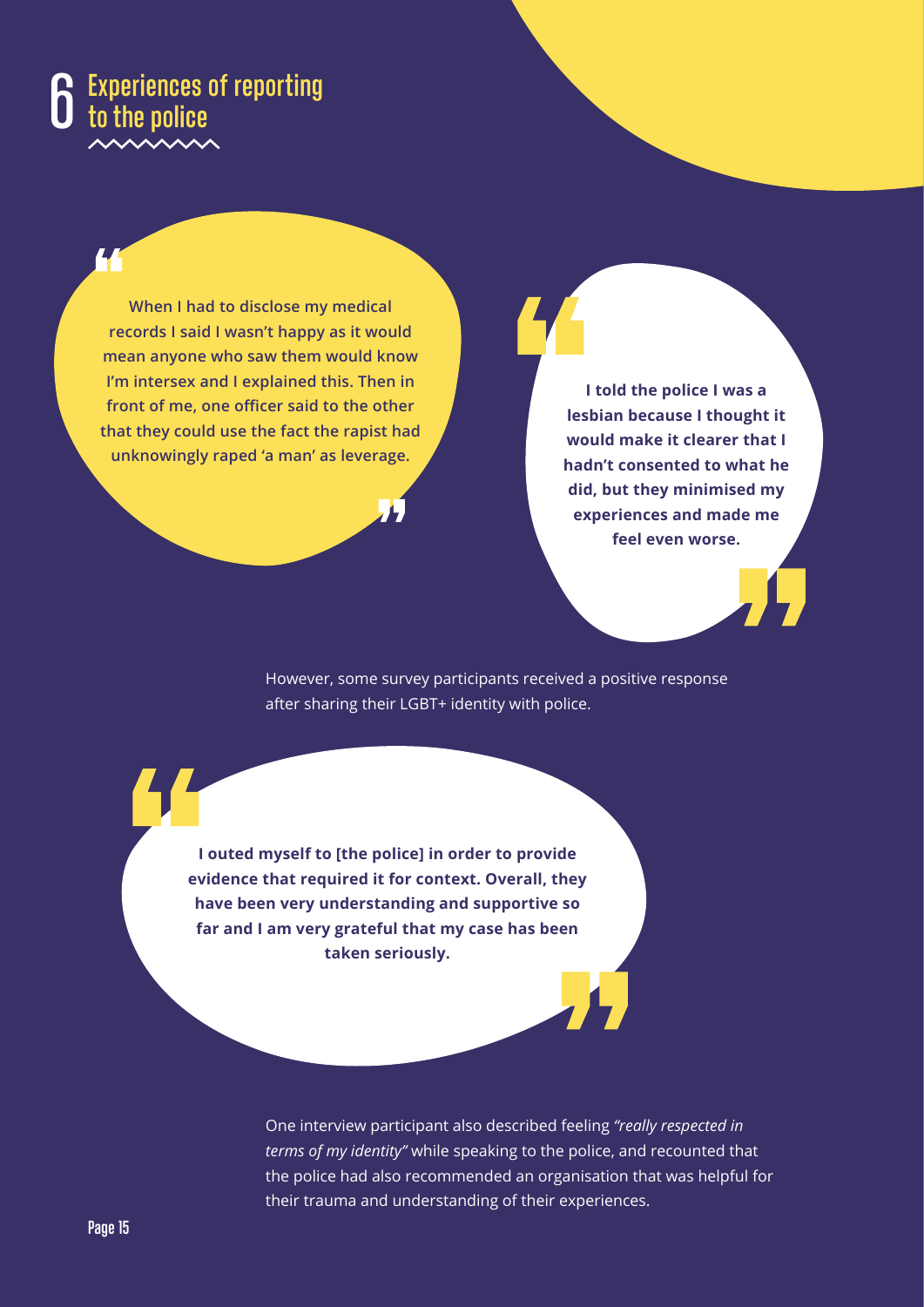# **Experience of the court case process**

 **Formal statement**

 *'No further action' decision by police* 

# Only a small number of participants had their cases progressed all the way through **20%** the criminal justice system. **9% 21%**

**Interview participants whose case progressed 1% through the criminal justice system reported 6% negative experiences and generally would 3% not advise it to other LGBT+ people. 11%**

Of respondents who reported to the police, half had their case closed before reaching the Crown Prosecution Service (CPS). For 20% of **0% 10% 20% 30% 40% 50%** survivors, the furthest stage they reached when reporting was an initial police report, for 9%, it was a formal statement and for 21%, it was a 'no further action' decision taken by the police. 72% of the 60 respondents whose cases ended at these stages were unsatisfied or very unsatisfied with how far their case had progressed.



#### **Figure 5. Final stage in the criminal justice system** *(n=119)*

*Percentages are rounded.*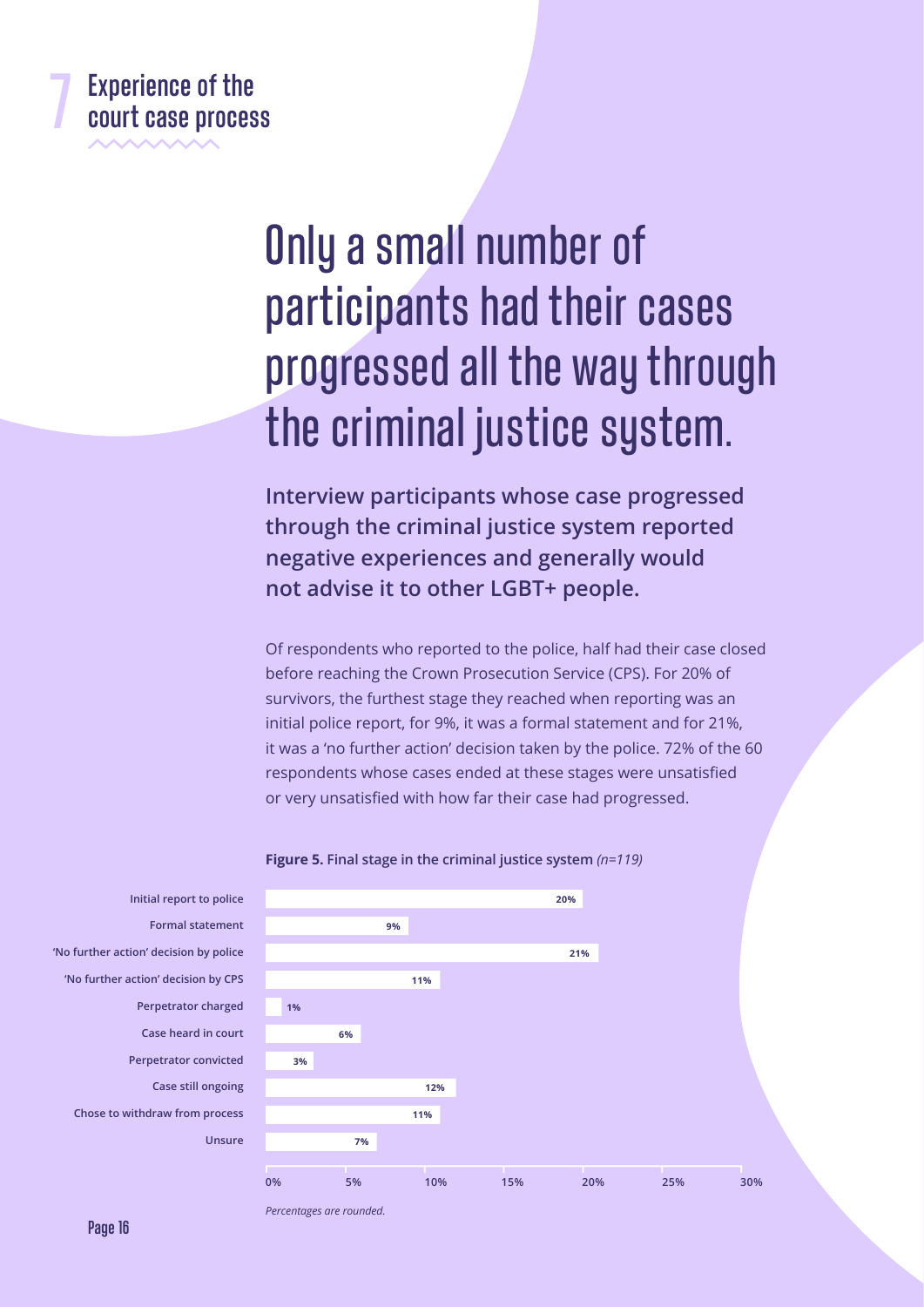# 7 **Experience of the court case process**

Out of 119 respondents who had made a police report, 13 decided to withdraw from the criminal justice process, 10 said their case had reached court and just 3 said their perpetrator had been convicted.

Interview participants generally described negative experiences with the criminal justice system, which included contact with many different professionals and a lack of continuity among the people involved in their case or providing support.

#### 44

**I had people explain a lot of the process to me, but I never had one person who was there throughout, it was always different people each time informing me of different things. It would have been nice if there was one person who was there with me throughout that whole time.**

Щ,

Interview participants who had experienced the process of the criminal justice system said it was long and traumatic.

A number of interview participants told us that the police had not spoken to the perpetrator before closing the case.

44

### 44

**You try and seek justice and you have to go through this long process which is upsetting and traumatic and difficult […] it makes you stay in a victim place.**

55

77

**I knew from the start that it was really unlikely to go to court but I thought at least if the police interviews this person, that will frighten them and I thought good but the police didn't even interview them […] I was like wow, I've been through all this for absolutely nothing. It was just awful.**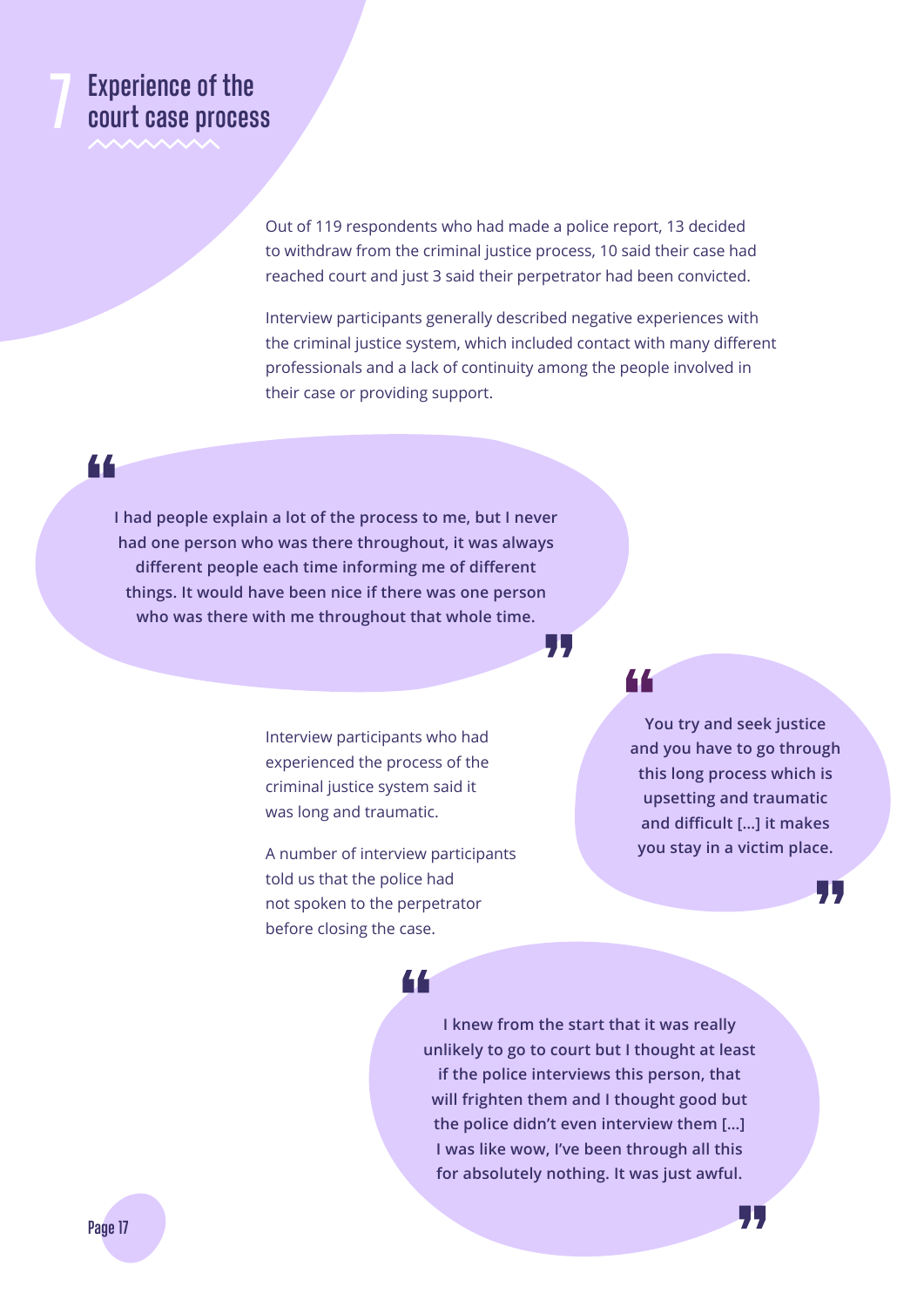# **Experience of the court case process**

The small number of interview participants whose cases had reached court talked about the impact this had on their ability to access mental health support, due to the rules around pre-trial therapy. For those also processing aspects of their identity, this delay was a further barrier to accessing affirming mental health support.

44

**At first it was because of the ongoing court case that I couldn't have this stuff [therapeutic services] as they would consider it tampering with evidence. My mental health is evidence, I try not to think about that too often because it has this slightly dehumanising aspect to it.**

## 44

- 17

**I just felt like a name on piece of paper that got handed around, not a whole person. I didn't get given any space to talk about that for a long time cos of the time the case took to get to court and I do think that's got a lot to do with why it took me a long time to explore my identity and go through all the stages of who am I, until I get to where I am now.**

.П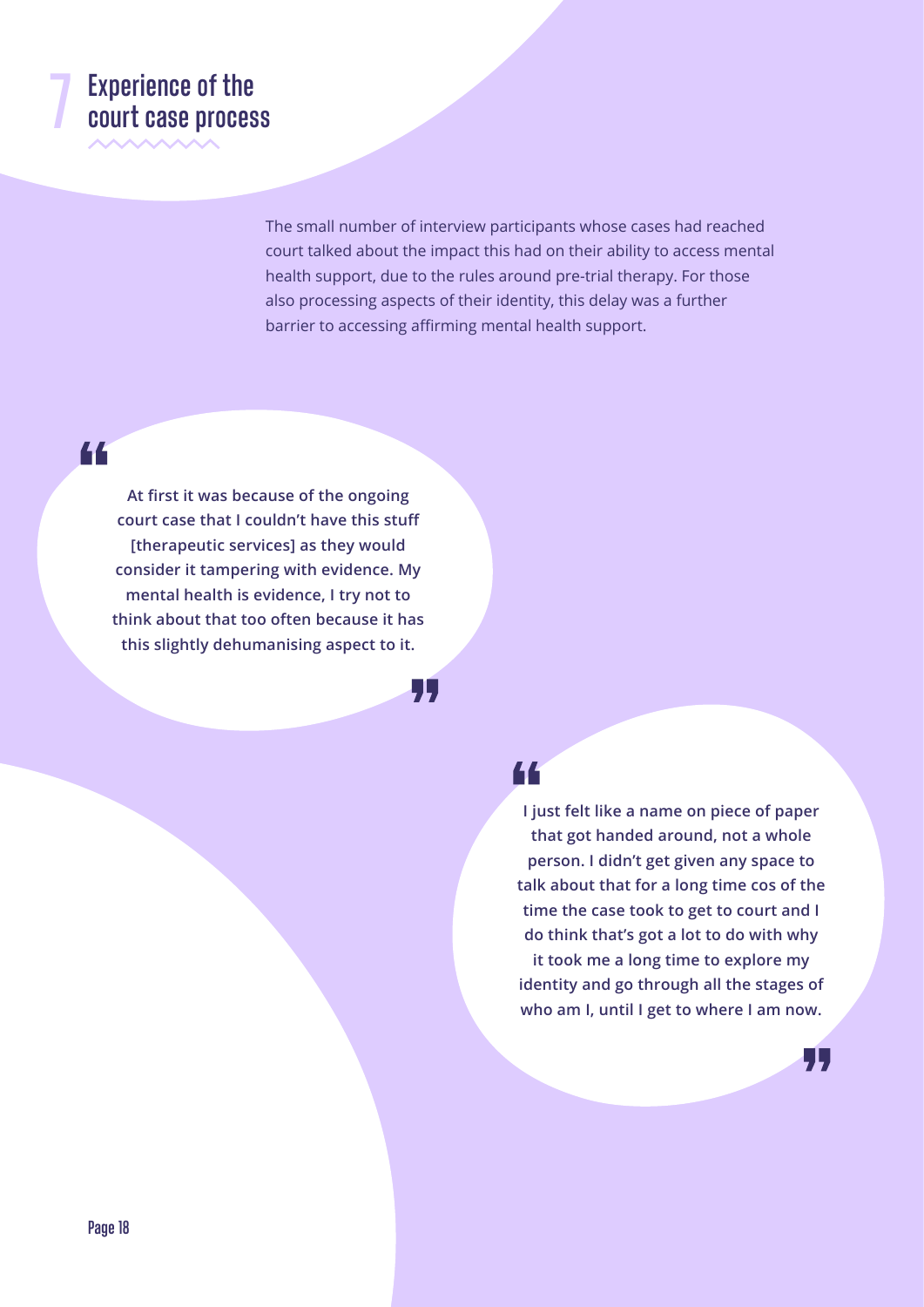# **Experience of the court case process**

Trans interview participants felt their cases had been impacted by their identity and experienced transphobia in the courtroom.

# 44

**I was misgendered in court and I believe my trans identity may have led to the not guilty verdict. I feel the court system should not have allowed transphobia and misgendering to take place in the courtroom. The defence barrister should have been made to stop the first time she misgendered me.**

Interview participants frequently stated they would not advise another LGBT+ person to report their experiences to police or to go through the CJS in a similar situation.

#### 44

**I would also be quite hesitant to say to someone to go to the police, because it will just make things worse.**

55

#### 44

**I still wouldn't wish that experience on anyone else. I wouldn't say 'oh you've got to report because of this' it's a huge thing, a secondary trauma to go through.**



77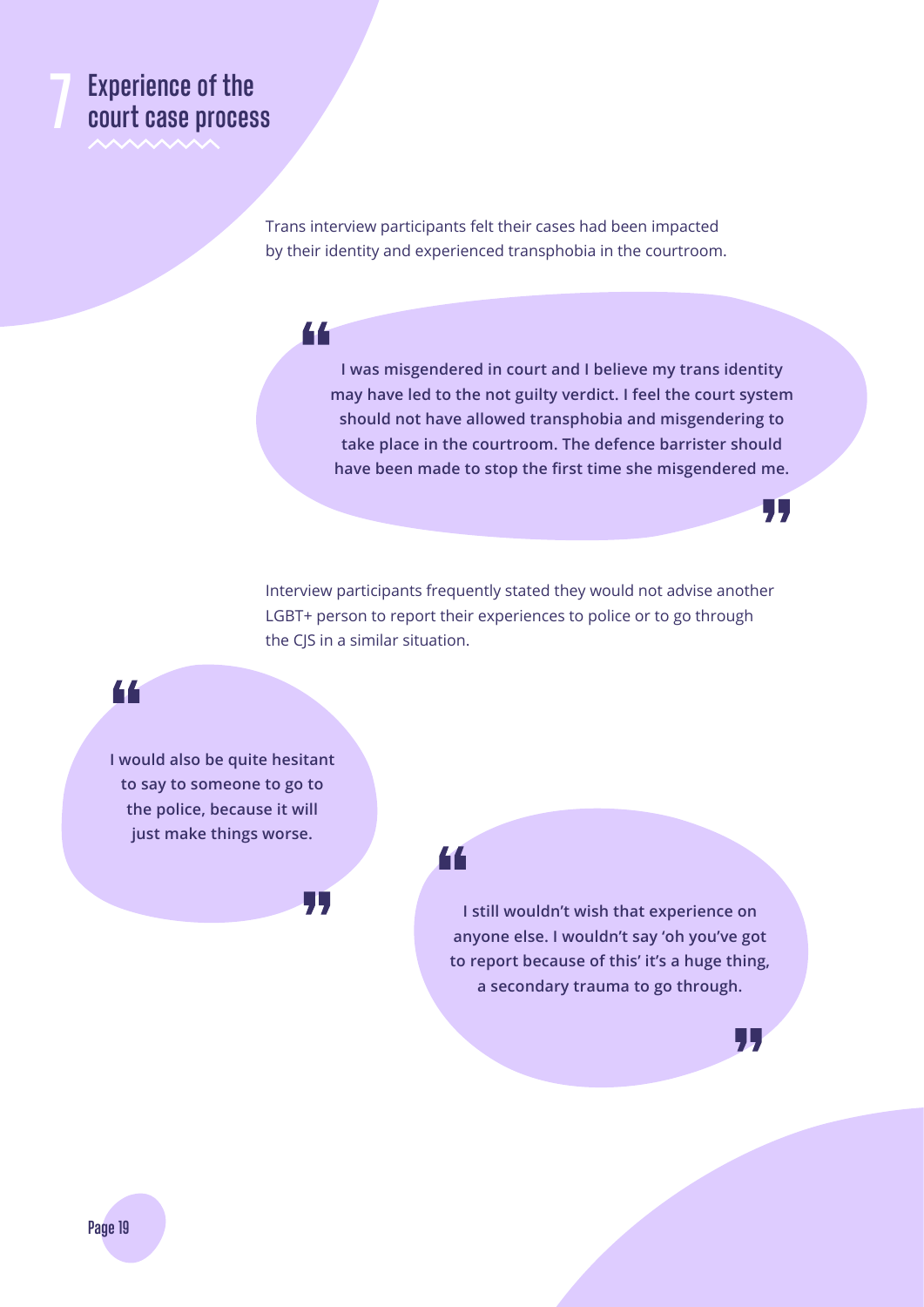Many interview participants explained that the current systems did not change how they felt about their experiences, and were unlikely to result in change from the perpetrator, which were the key things they wanted to happen.

**3** Feminist Pedagogy: Building Community Accountability by Laurie Fuller and Ann Russo **[Link](https://www.jstor.org/stable/10.5406/femteacher.26.2-3.0179)**

**4** An Overview of the History and Theory of Transformative Justice by Anthony J. Nocella: "a new [criminal justice] system void of punitive punishment and repressive forms of social control and discipline" **[Link](http://www.antoniocasella.eu/restorative/Nocella_2011.pdf)**

Some interview participants talked about wishing for alternatives to criminal justice responses to sexual violence. These included community accountability**<sup>3</sup>** processes and transformative justice**<sup>4</sup>** .

Alternative responses to sexual violence was something survivors had researched, or become involved in activism around, following their experiences of the criminal justice system.

**Realising that my healing actually cannot be linked to what happens to this person.**

**I think that there shouldn't be such a focus on carceral [criminal justice focused] projects […] the kind of idea that you can cause somebody as much harm as possible. It doesn't undo what was done to you. The only thing that undoes what happened is care, and that's not something that is provided by the criminal justice system.**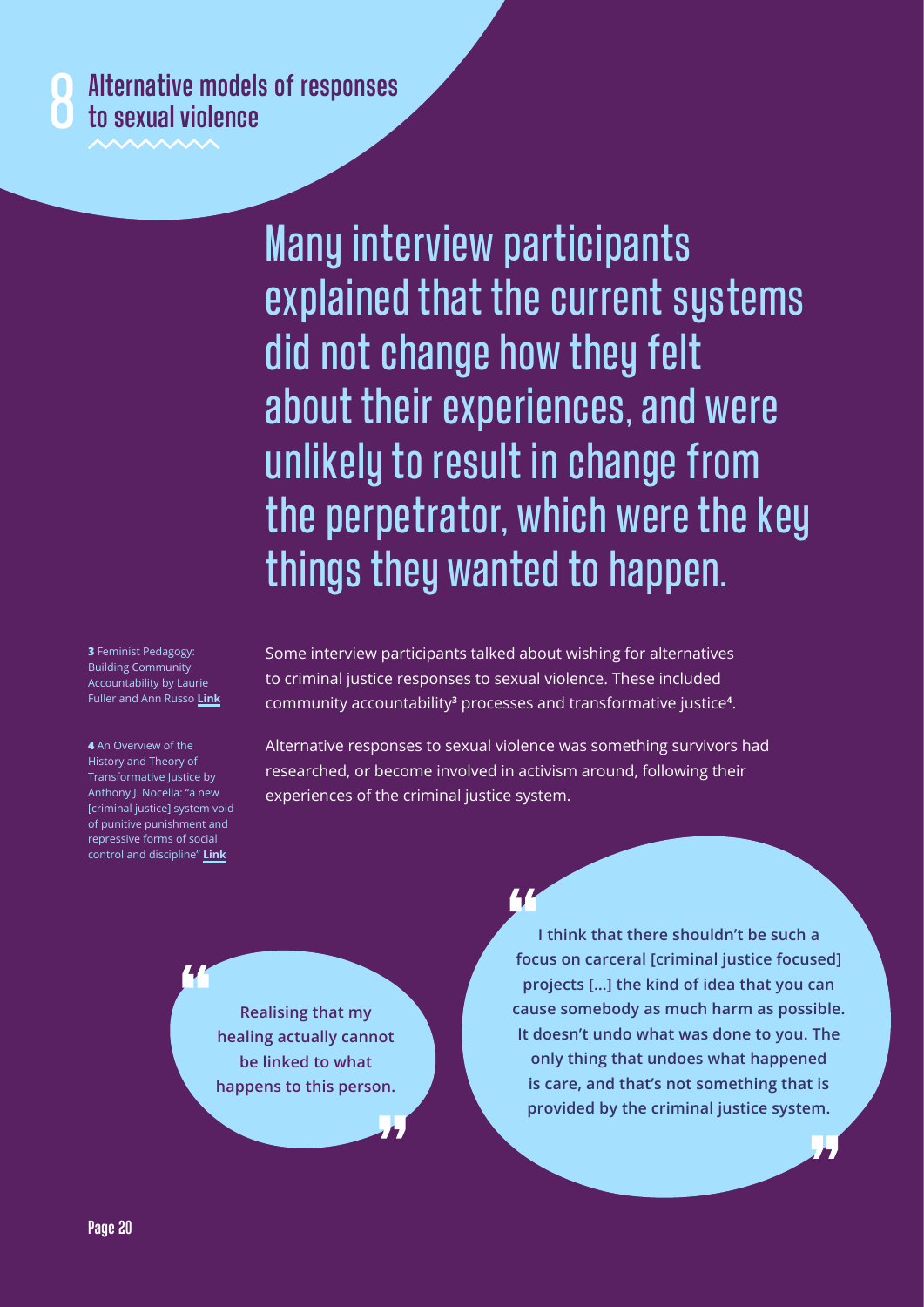

Interview participants often had poor experiences of non-specialist external support services that were available to them, which was often linked to their lack of understanding of LGBT+ identities.

#### **Non-specialist services**

**'Non-specialist services' refer to services that are not LGBT+ specialist services, although they may be specialist in another regard.** 

Interview participants frequently described interactions with professionals who did not have knowledge or expertise in working with LGBT+ people. Many survivors had been assumed cis and/or heterosexual. Some described having to educate professionals in order for them to understand certain aspects of their experiences, or having professionals make harmful suggestions.

# 44

**People do assume you're straight unless you tell them otherwise or you look a certain way, people have always assumed I'm straight until I tell them otherwise.**

77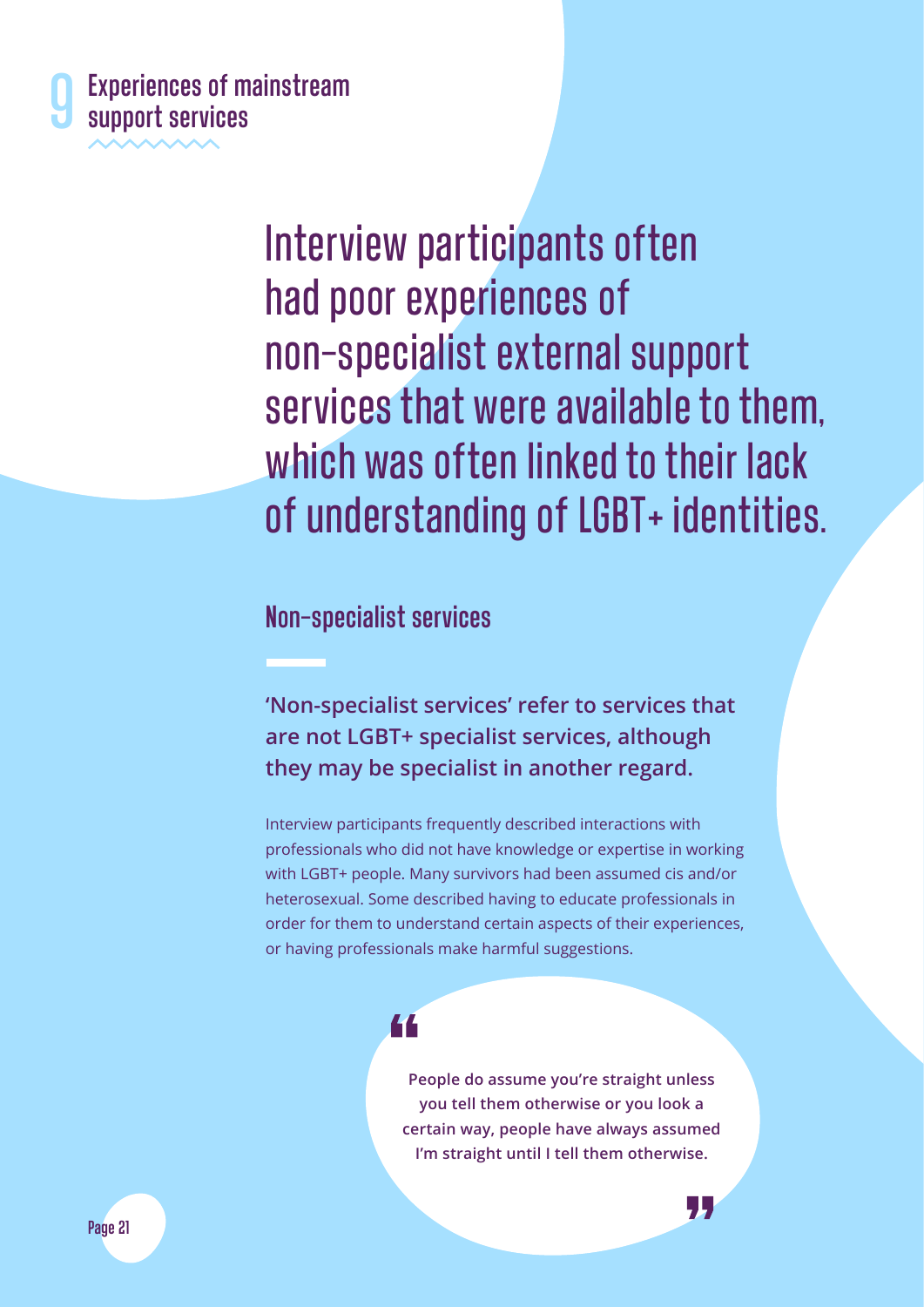## 9**Experiences of mainstream support services**

66

**When I told a GP I was trans and had dysphoria she told me my being trans and my dysphoria could have been a result of the trauma of the sexual assault and she was reluctant to refer me to a GIC. Telling me so didn't get rid of the dysphoria or stop me from being trans, but it made me feel not valid.**

> Interview participants who were people of colour often felt professionals, who were overwhelmingly white, did not understand their identity and culture.

#### 66

77

77

**There were a few times I felt like I was speaking a foreign language and had to explain some really basic stuff.**

77

55

" **A lot of support services still do not understand the impact of religion and culture and how this manifests in survivors of sexual abuse.**

Participants with additional access needs found services difficult to access.



**Services are not accessible, because you can't just do it all online. Even though there is more online stuff now […] it still often requires talking on video or a phone call to get a referral.**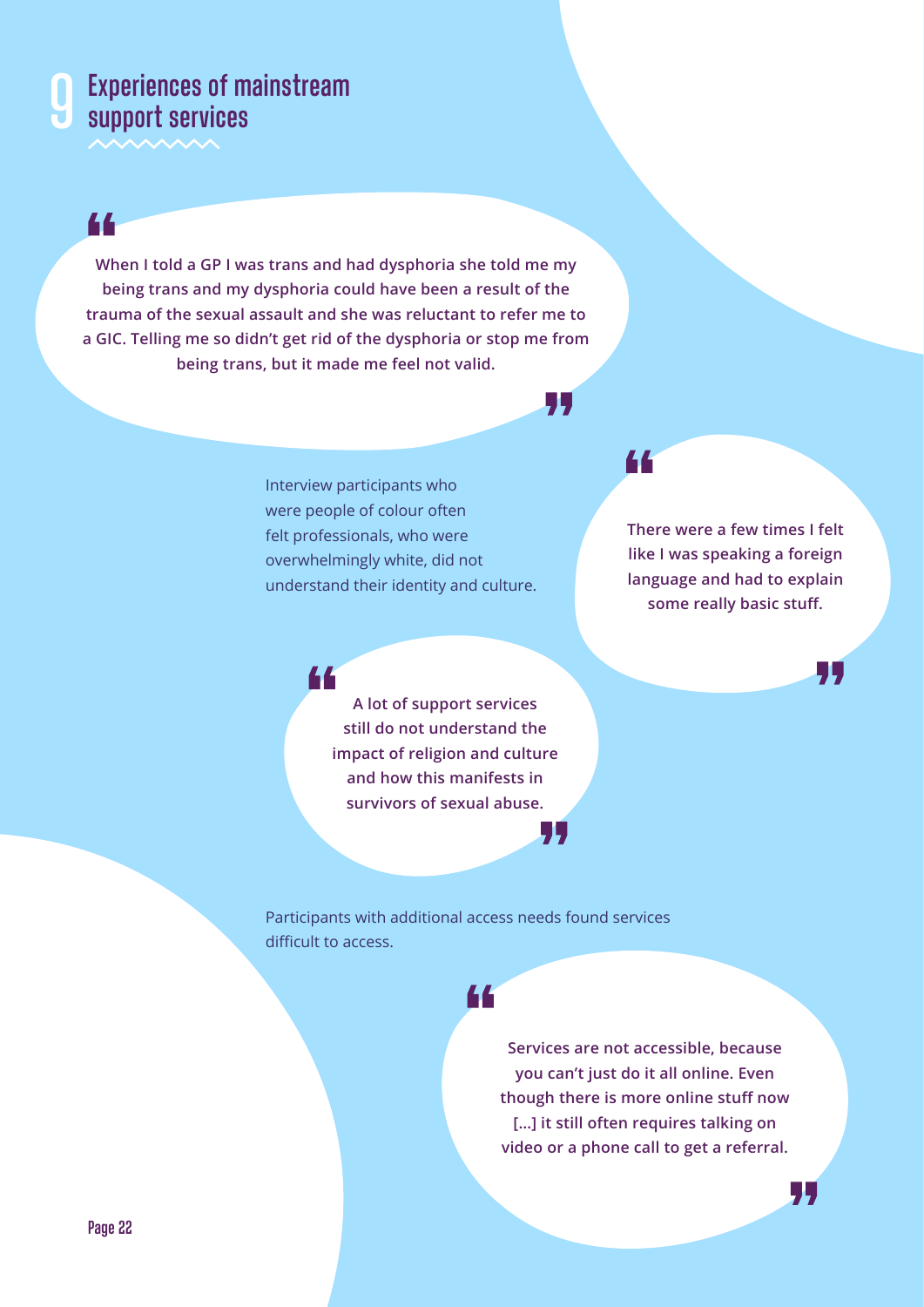

9**Experiences of mainstream support services**

> **Perceptions and experiences of sexual violence services integrated as part of the criminal justice system, rather than as standalone, independent services, appeared to cause distrust for some respondents.**

66

**My anti-cop politics often clashed with support services and therapists who got actively defensive about police, which made it impossible for me to trust them.**

> Several interview participants discussed their perceptions that sexual violence services were not welcoming to trans people.

Ψ,

### 44

**I have since come out as genderqueer & then agender, and I am hesitant of seeking support from rape crisis organisations as I know many can be quite transphobic and I don't want to hear anyone blaming my gender identity (which I am happy and comfortable with) on my experiences of sexual violence.**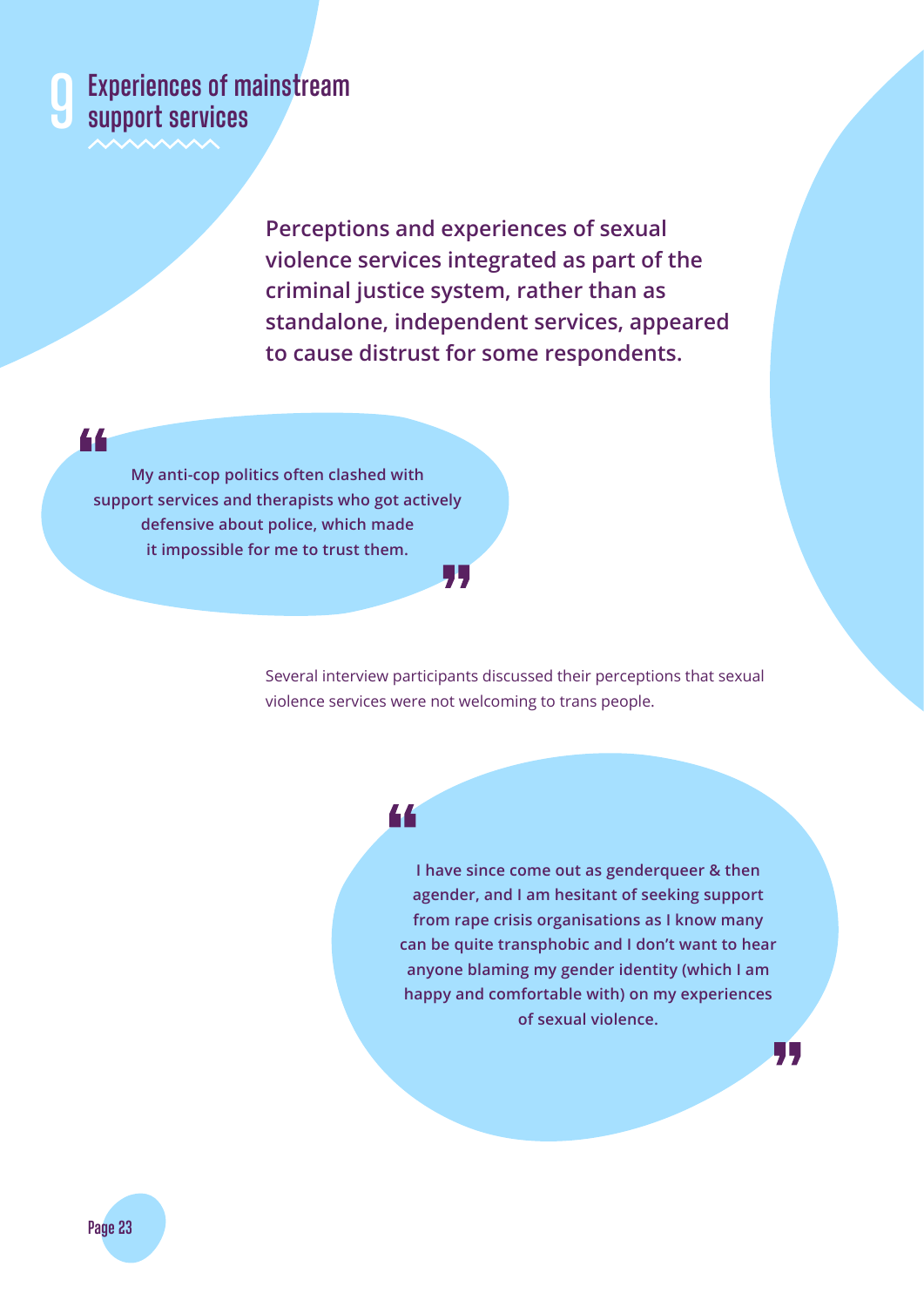

44

## 9**Experiences of mainstream support services**

### **Mental health support services**

45

**Many interview participants felt mental health services were not understanding of LGBT+ experiences, leading to them not opening up about issues they were dealing with.**

Y.,

**I was trying to talk to this counsellor, first of all [the] counsellor's straight obviously, a straight cis woman, like hello we have nothing in common I don't know what to say to you […] I don't trust you, I don't trust that you're going to get it.**

Other interview participants described opening up and experiencing a response, which felt judgemental or misunderstood.

44

**any support since then. [My therapist] described these people, abusers and rapists as quote 'promiscuous'[…] Being a rapist is bad, I think most people would agree. Being promiscuous in the chemsex scene isn't considered bad and there's no victims in promiscuity, that's how I viewed it. When the therapist viewed it differently, I started reviewing everything I had done, where now I was in the same basket and I did experience quite a lot of self-hate as a consequence.**

#### 44

**After that judgemental response I never went back and haven't accessed** 

. . .

**Page 24**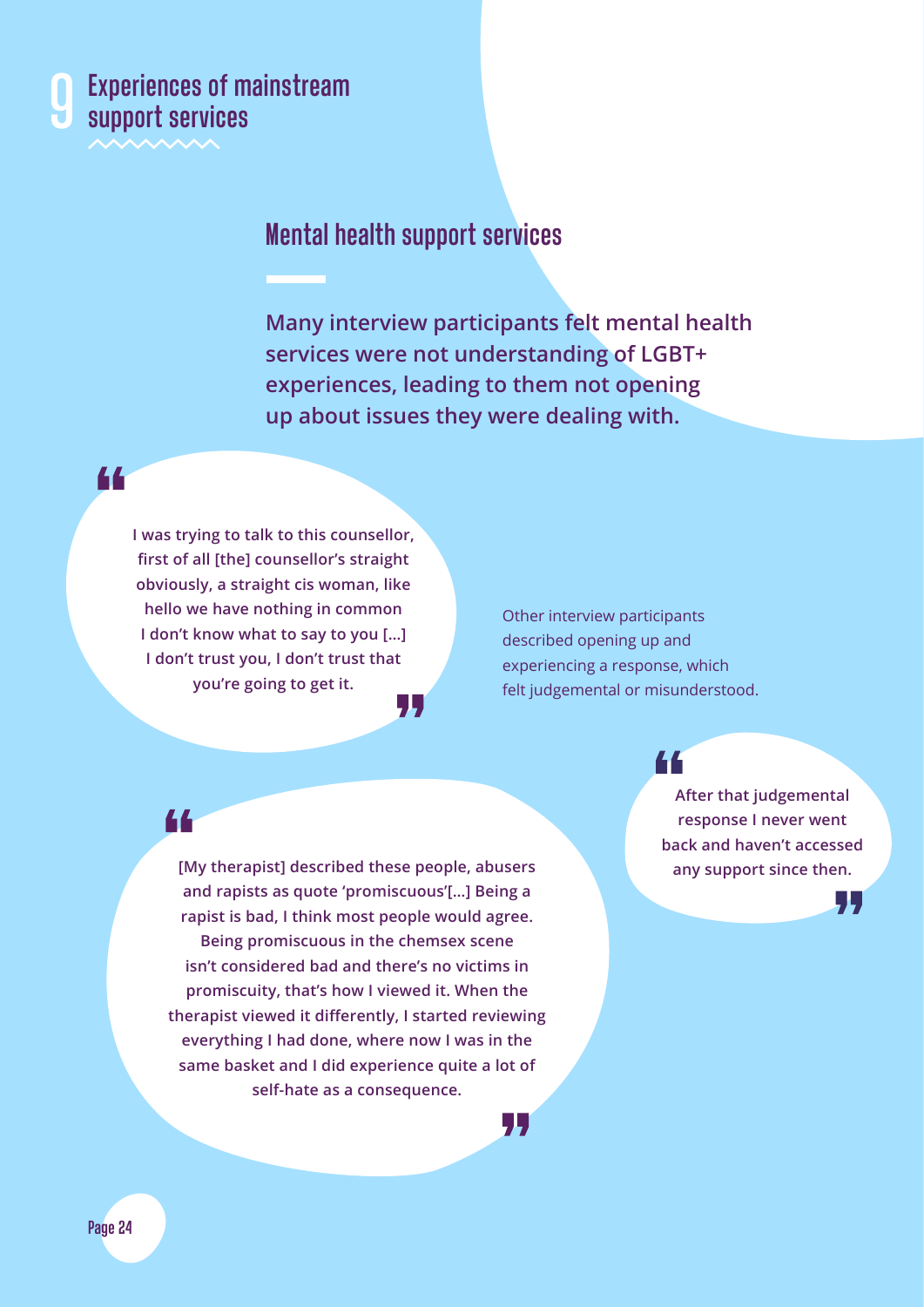

44

# 9**Experiences of mainstream support services**

Mental health support provided by the NHS was overwhelmingly felt to be ineffective by interview participants, who stated that a small, limited number of sessions of counselling were not enough to address trauma and complex health needs that arose after sexual violence. Participants experienced long waiting lists and professionals making errors with referrals, which further prolonged their waiting time.

**There is very little support for complex mental health and trauma related conditions. I was told to avoid group therapy but I have been on an NHS waiting list for therapy for five years and have only been given 6 sessions in that time.**

#### 44

77

**There are no services for trauma, and health & social care treat my mental & physical health needs separately.**

47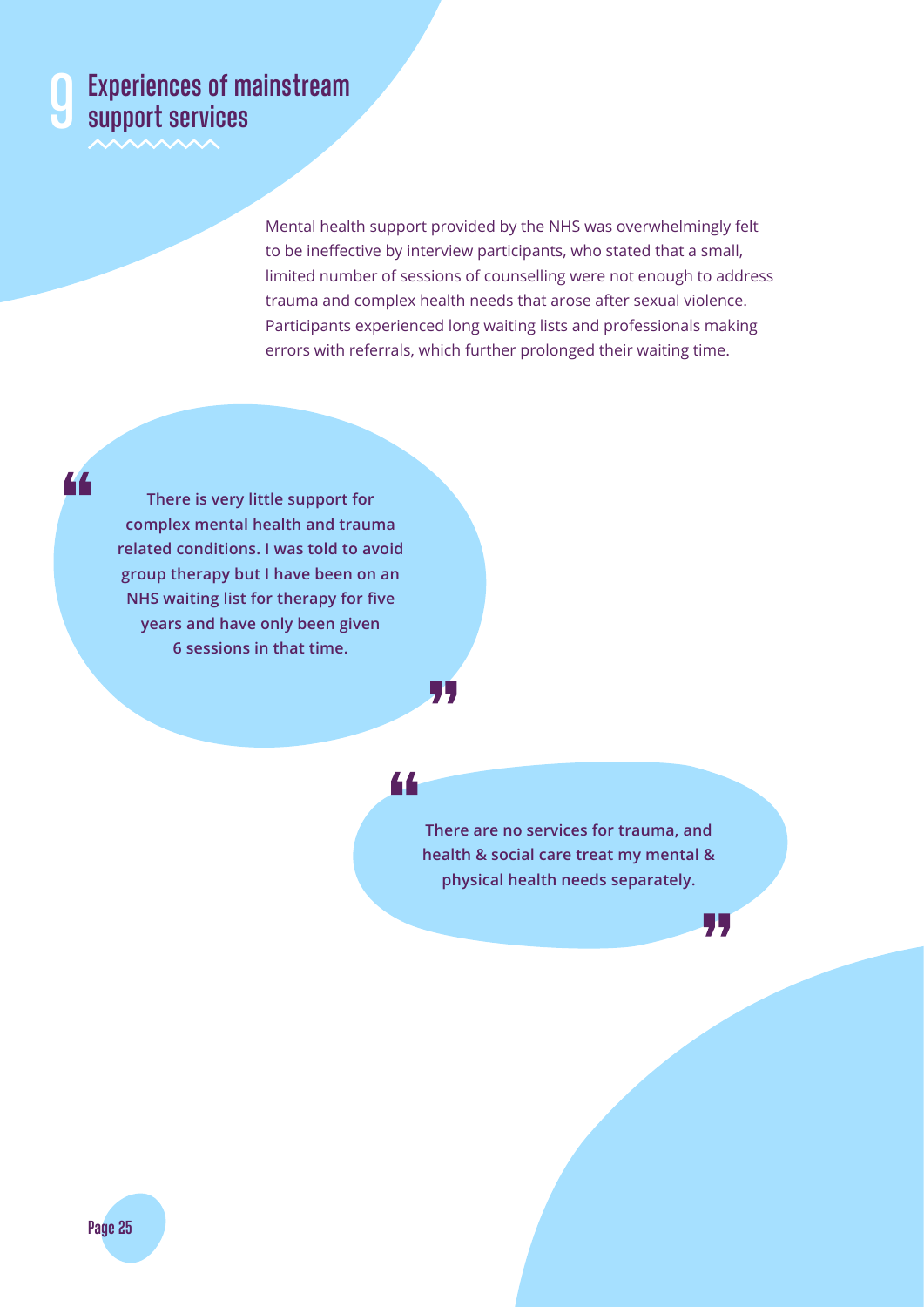

Experiences of LGBT+ specialist services were mostly positive, but for many, they were difficult or impossible to find.

**Some searched privately for specialist mental health services that met their needs and many turned to informal networks for support they were unable to get elsewhere.** 

**Specialist LGBT+ mental health services**

**Some interview participants had invested significant time and money into finding LGBT+ affirming support.** 

**I didn't have anywhere to get help with for a long, long time, and really that didn't properly get processed until I saw a private therapist and dug down into it all. It was definitely easier to talk to someone who was queer informed, there was that unspoken understanding there.**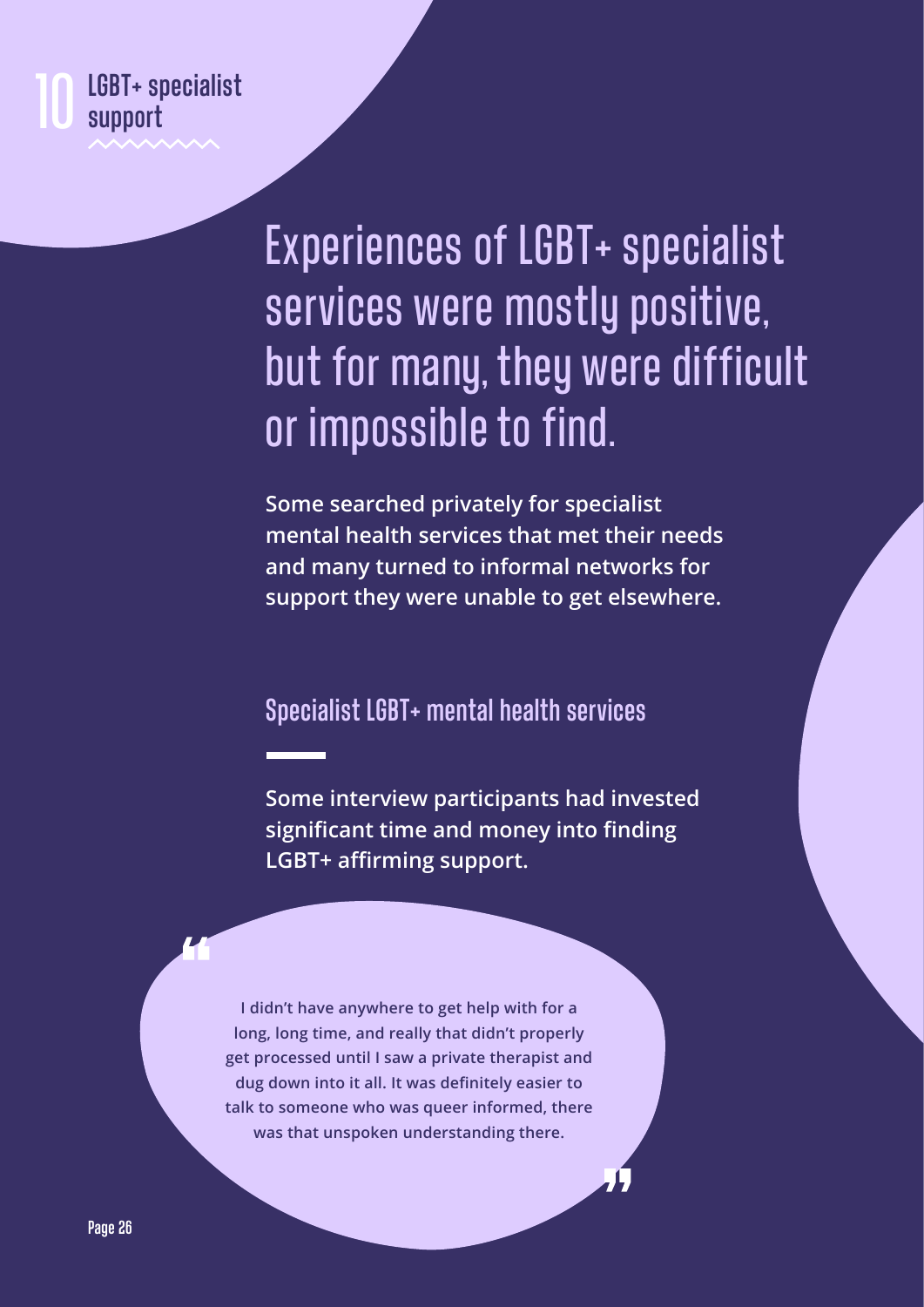#### **LGBT+ specialist support** 10

#### **Specialist LGBT+ sexual violence services**

**Some participants described being unaware of, or having difficulty finding, specialist LGBT+ support services and being wary of accessing generic services.** 

66

**I was also unaware of any type of support available to LGBT victims of abuse, and am still unaware of any that can offer specific support on domestic abuse in LGBT relationships between minors.**

#### 66

**Except for Galop, I don't know of any other organisation who does what you do […] and I only came to know of you when I came to London.**

L I

**[I'd] hesitate to tell anyone to go to an organisation that isn't for queer people only […] So many people say 'we're a women's charity' but does that include trans people as well? I do think that services need to make that more visible on their websites and literature and that sort of thing.**

. . .

44

44

**[I'd] hesitate to tell anyone to go to an organisation that isn't for queer people only.**

47

T. J

44

**I was also unaware of any type of support available to LGBT victims of abuse.**

┞┣.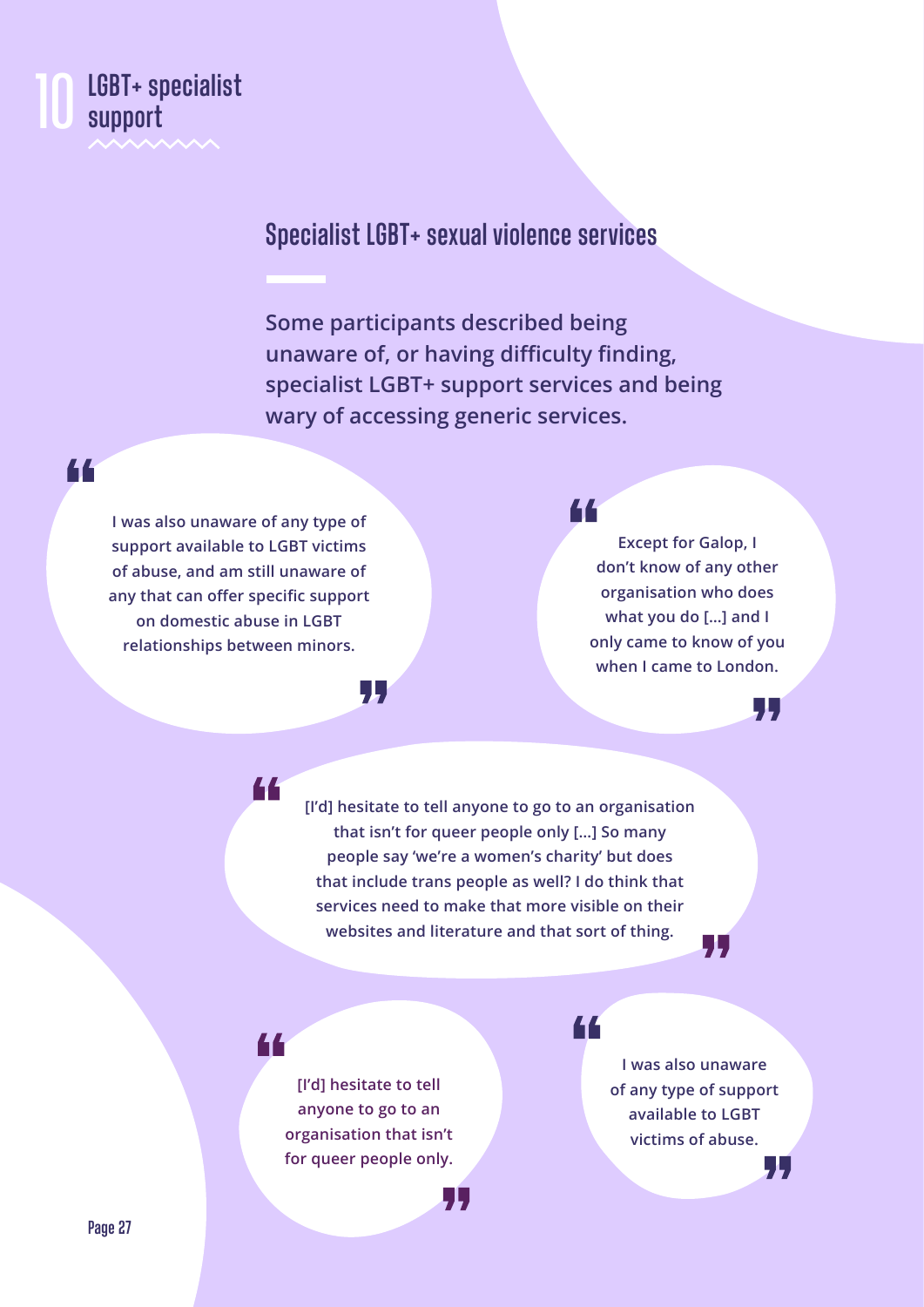

**No interview participants from outside of London had accessed any specialist sexual violence support service.** 

A number of those living in London had received support from London-based specialist services including Galop. These interactions were viewed much more positively, and survivors spoke of the benefits of working with someone who was LGBT+ informed.

#### 44

**There was no shock or stigma or judgement or 'ooh I don't know, sorry I can't help you with that kind of stuff', it was really normalised and that was really good as well because I think there's lots of people who have a range of different sexual experiences and being able to talk about that openly […] it felt really normalised and accepted, that was really helpful.**

Л.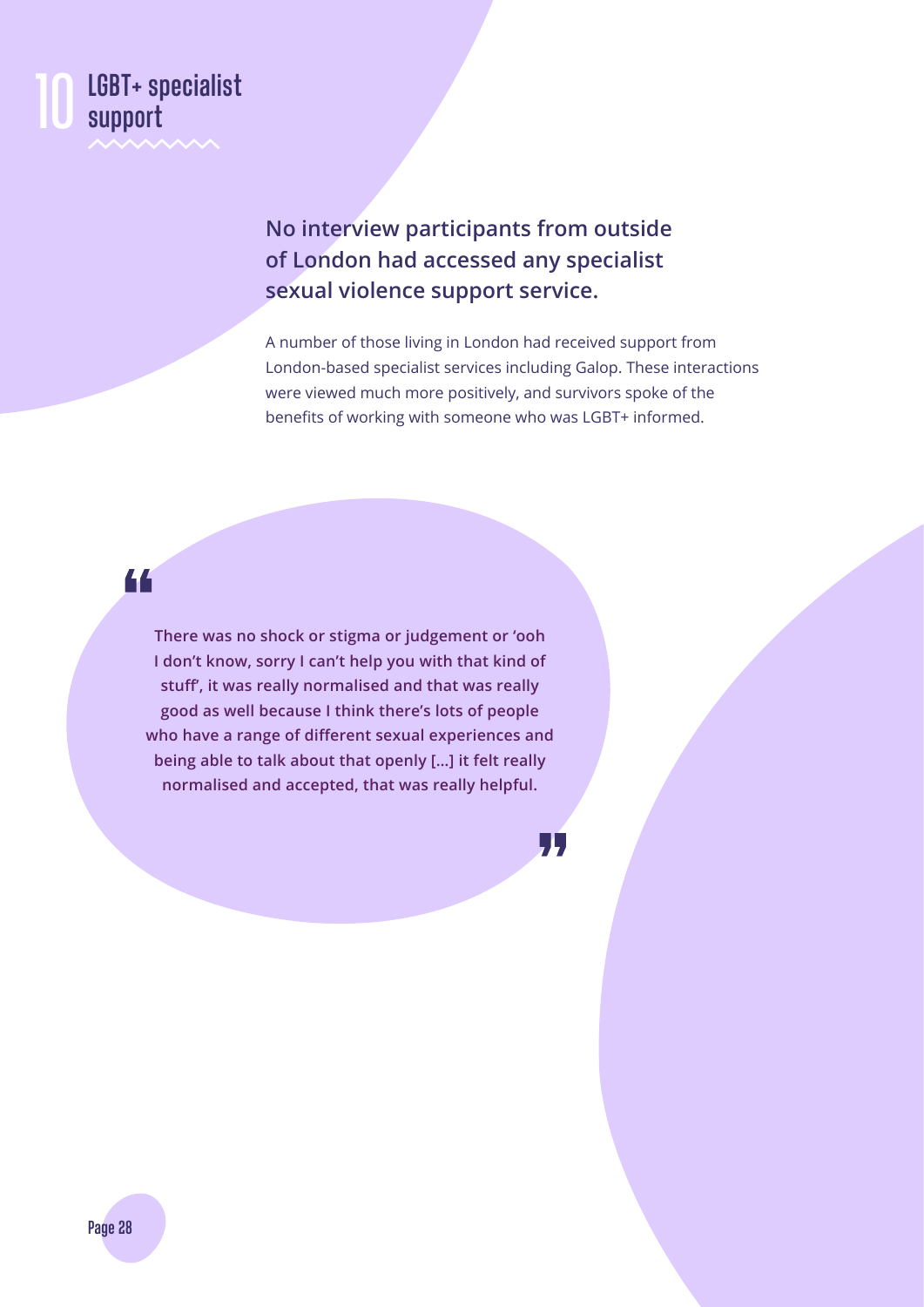#### **LGBT+ specialist support** 10

#### **LGBT+ organisations**

(that are not also specialist sexual violence services)

#### **Interview participants generally described positive experiences of accessing services from LGBT+ charities and community organisations.**

Some interview participants who are people of colour expressed that LGBT+ organisations had not met their needs either due to a lack of understanding about a survivor's cultural and religious background and how this impacted on their identity and experiences.

66

**I contacted [LGBT+ charity] and the person on the end of the phone was really nice, however couldn't really relate to my cultural upbringing and my religious upbringing. So that meant it was challenging and didn't leave me satisfied that I'd received the help that I had needed.**

> Disabled interview participants sometimes did not feel safe in LGBT+ spaces and services.

#### 44

**I do not feel safe outside of the queer community, but I also do not feel safe in it. My identities as a survivor, as a disabled person, as an ace and bi and non-binary person are all reasons for my community to push me out.**

┞┠╷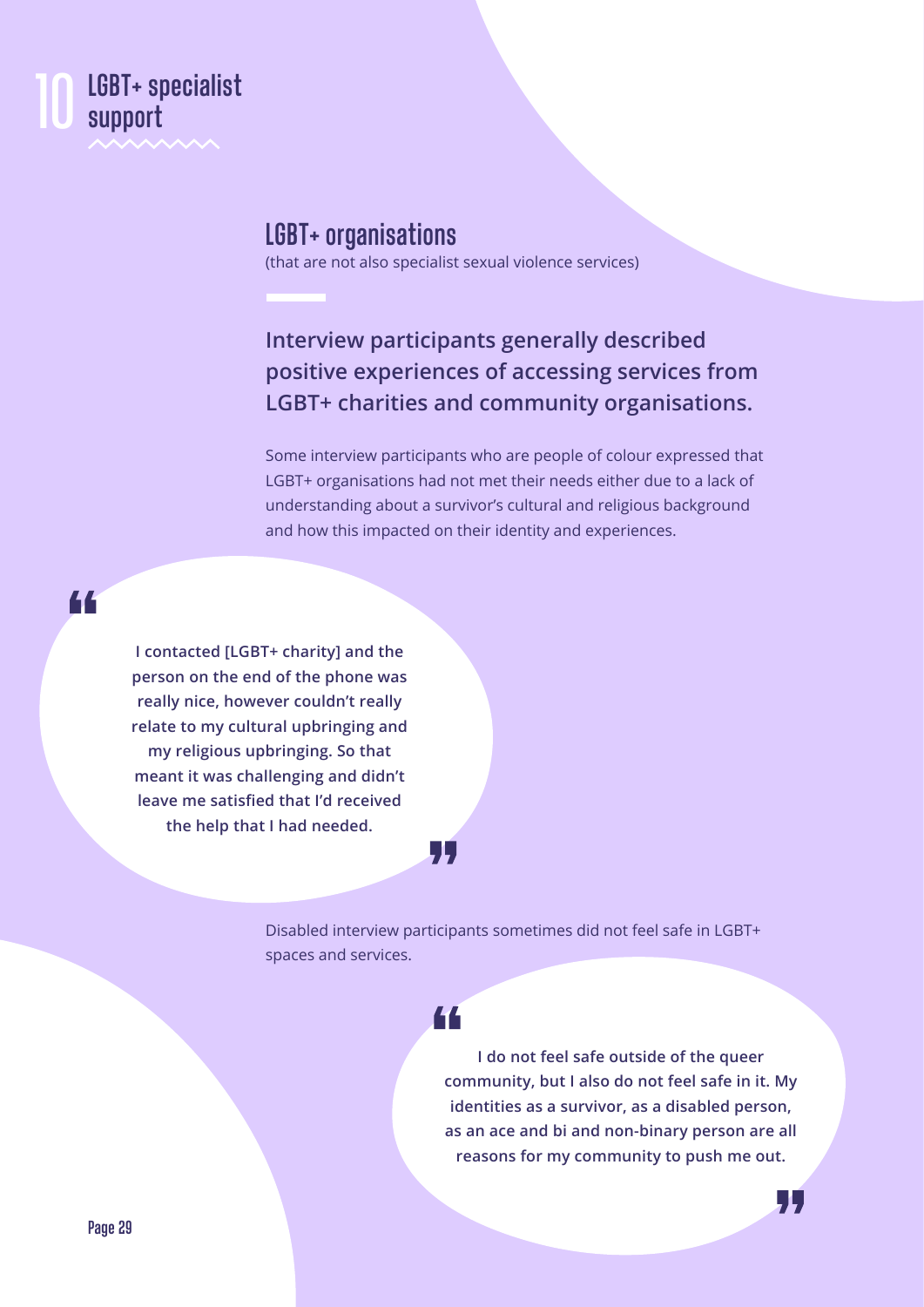# **LGBT+ specialist<br>support**

#### **Informal support networks**

**Because of the lack of LGBT+ informed professional support, it was extremely common for interview participants to state that their main or most effective source of support had been other survivors, particularly those with shared LGBT+ and/or other intersecting identities.**

Some interview participants felt that a shared identity was vital to understanding the impacts of their experiences, particularly in relation to impacts on their sense of self and identity.

44

**Speaking to queer friends of mine who have also experienced sexual violence has just been really empowering and important, there's a shorthand there where we can just see each other and hear each other in a way that's really comforting.**

# Щ,

### 44

**It's good to identify with other men who have experienced sexual violence of some sort, their stories mirror your own and then you realise that the thoughts and feelings you have aren't alien.** 

П.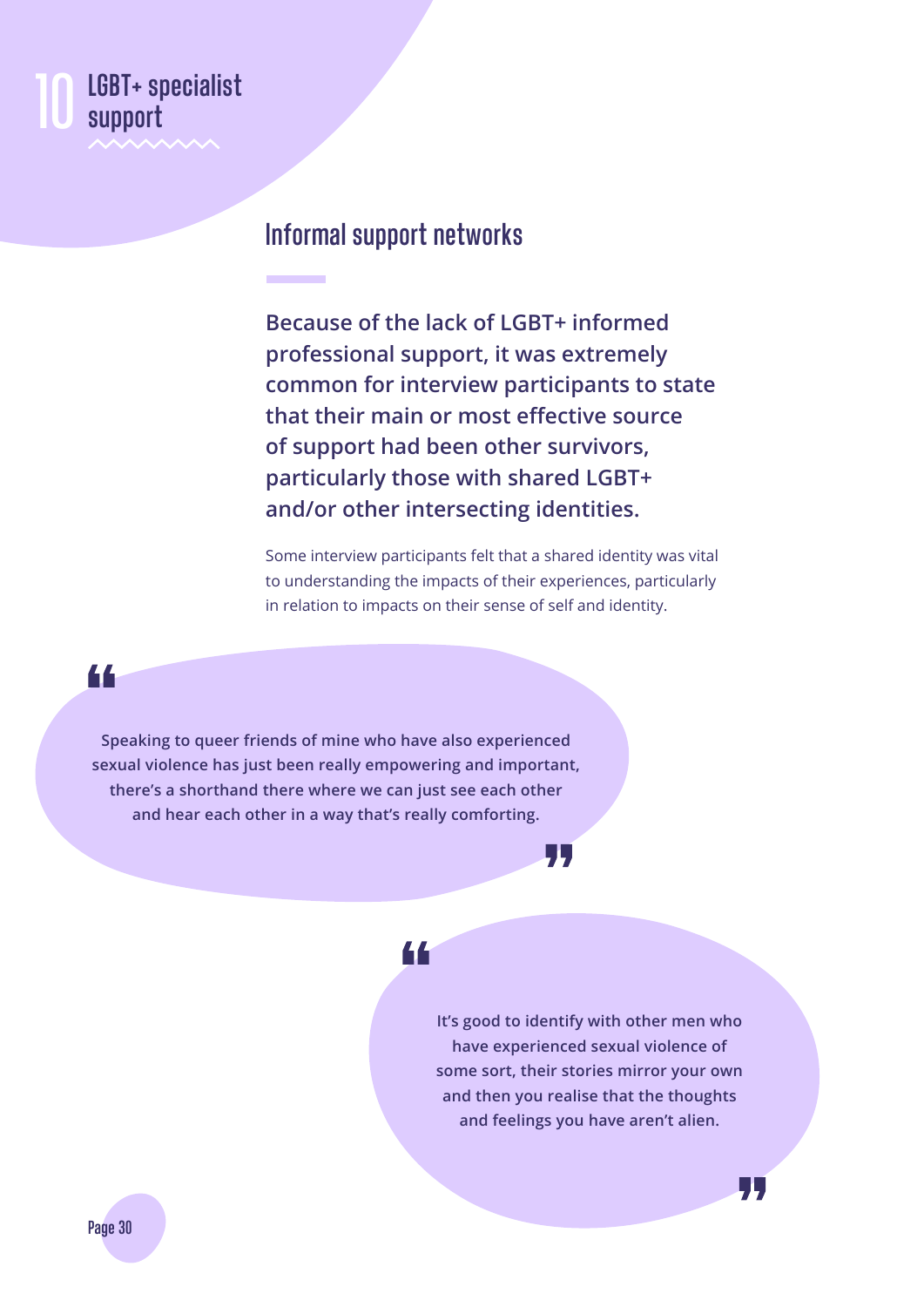

Interview participants who were people of colour spoke about the importance of a shared cultural understanding.

66

**What I enjoyed about it was I could walk into a group of people I didn't know and not have to explain my culture [...] There were guys from a whole range of cultural backgrounds, a real mix, and none of us had to explain to the other ones 'this is the reason culturally why I do this or this' it was just an underlying understanding.**

L L J

44

**With [organisation for LGBT+ Muslims] it's been great, because I've spoken to people who have had similar experiences; it's allowed me to accept myself for who I am.**

41

Some interview participants talked about the knock-on effects of providing support within the LGBT+ community. They explained that they were aware of many people within their community who had experienced sexual violence, and who provide each other with mutual support, however this meant the community itself held a high level of trauma.

66

**It impacts us indirectly as well, we pick up each other's broken pieces and because it's widespread, often taboo, it can be draining. We don't acknowledge the impact it has for years and lifetimes.** ,T,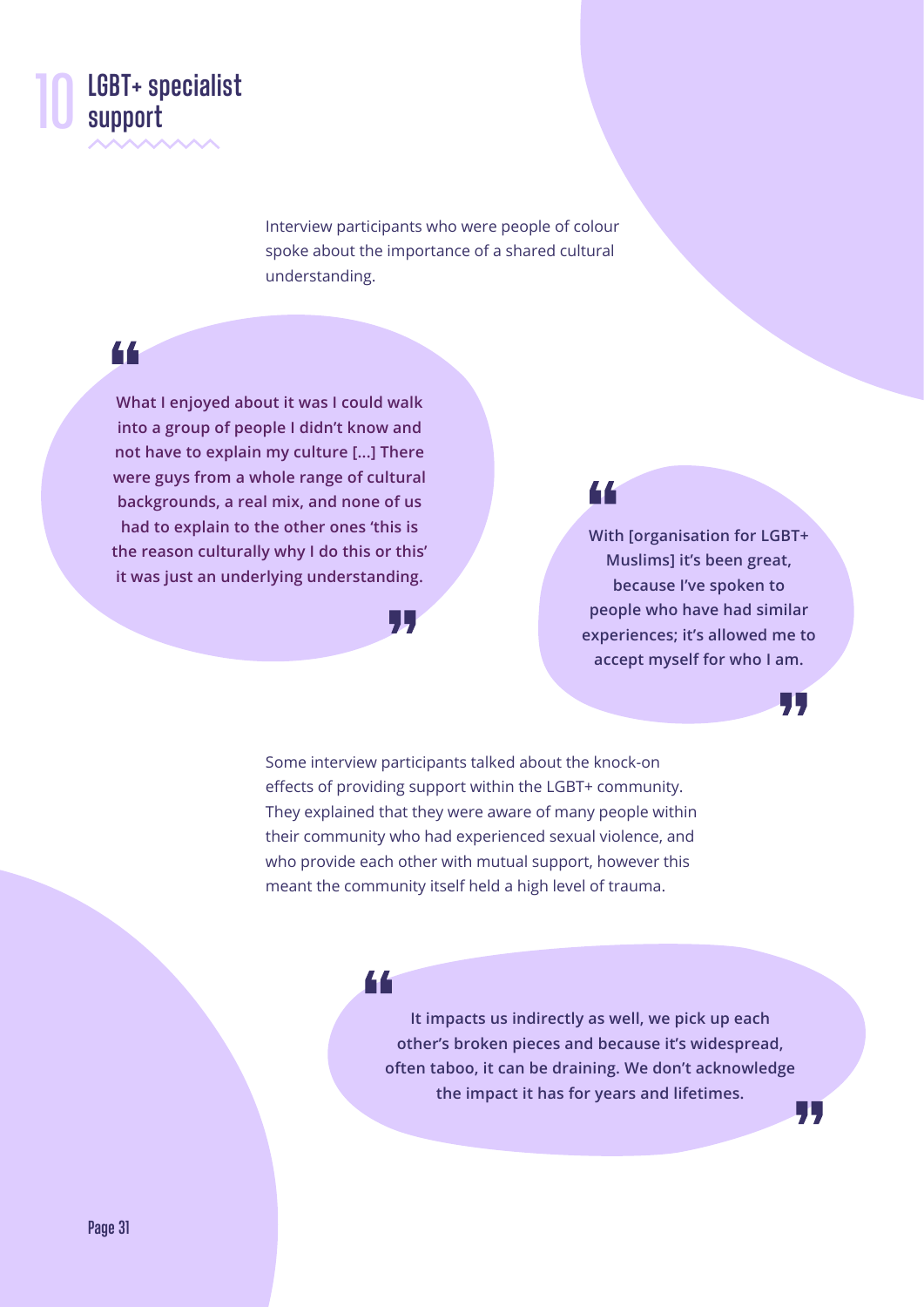

# The majority of survivors need responses that are kind, supportive, respectful and understanding.

**Survey respondents who had told someone about experiencing sexual violence were asked what response they were hoping for when they told them.**

**Of 670 respondents:**

75%

**wanted someone to be kind & listen**

68%

**wanted emotional support**

62%

**wanted respect & understanding** 32%

**wanted help to keep them safe**

**wanted practical support** 23%

**Page 32**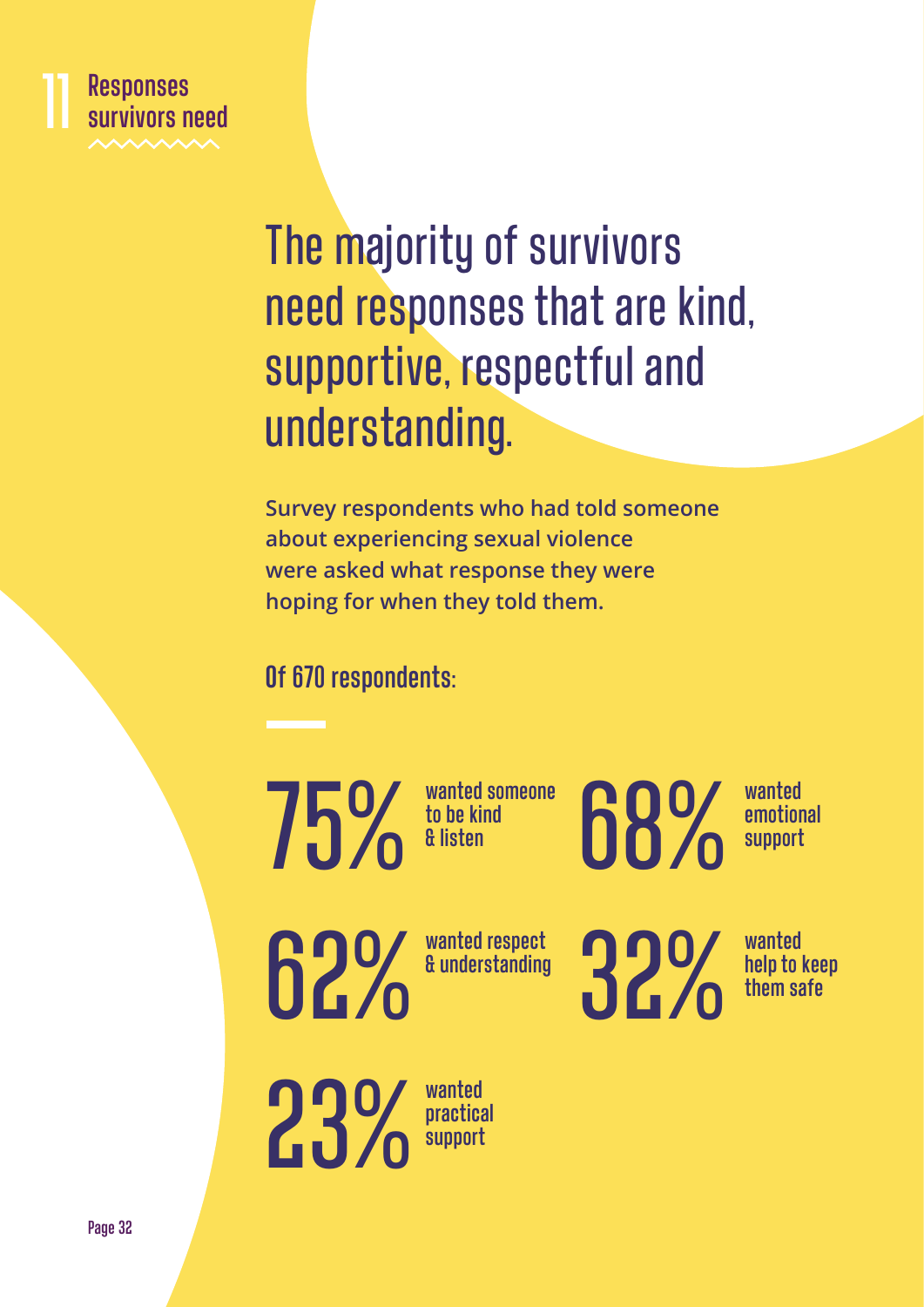

The research comprised of an online survey and 25 semistructured interviews which were informed by a desk-based review of the existing evidence.

#### **Online survey**

An anonymous online survey for LGBT+ individuals aged 16+ living anywhere in the UK was carried out using a convenience sampling strategy. Due to the sampling strategy and the current difficulty in accurately calculating the size of the UK LGBT+ population, the sample must be considered a non-random community sample and therefore cannot be used to calculate the prevalence of sexual violence within the LGBT+ community in the UK.

The survey was live for 15 weeks between February and May 2020. It was advertised as a survey on sexual violence and was promoted via social media and email networking including sponsored social media posts.

Respondents were informed in advance about the nature of the questions, and how the survey would be presented.

In total, 1,468 survey responses were received, of which 1,020 were included in the final sample. Responses were removed on the basis that: the respondent did not identify as LGBT+; lived outside the UK; did not progress sufficiently far through the survey; stated they were aged under 16. Under 16s were disqualified from progressing past the page of demographic questions and redirected to a page of support resources for young people.

The questions used in the survey were designed in collaboration with a reference group of LGBT+ survivors.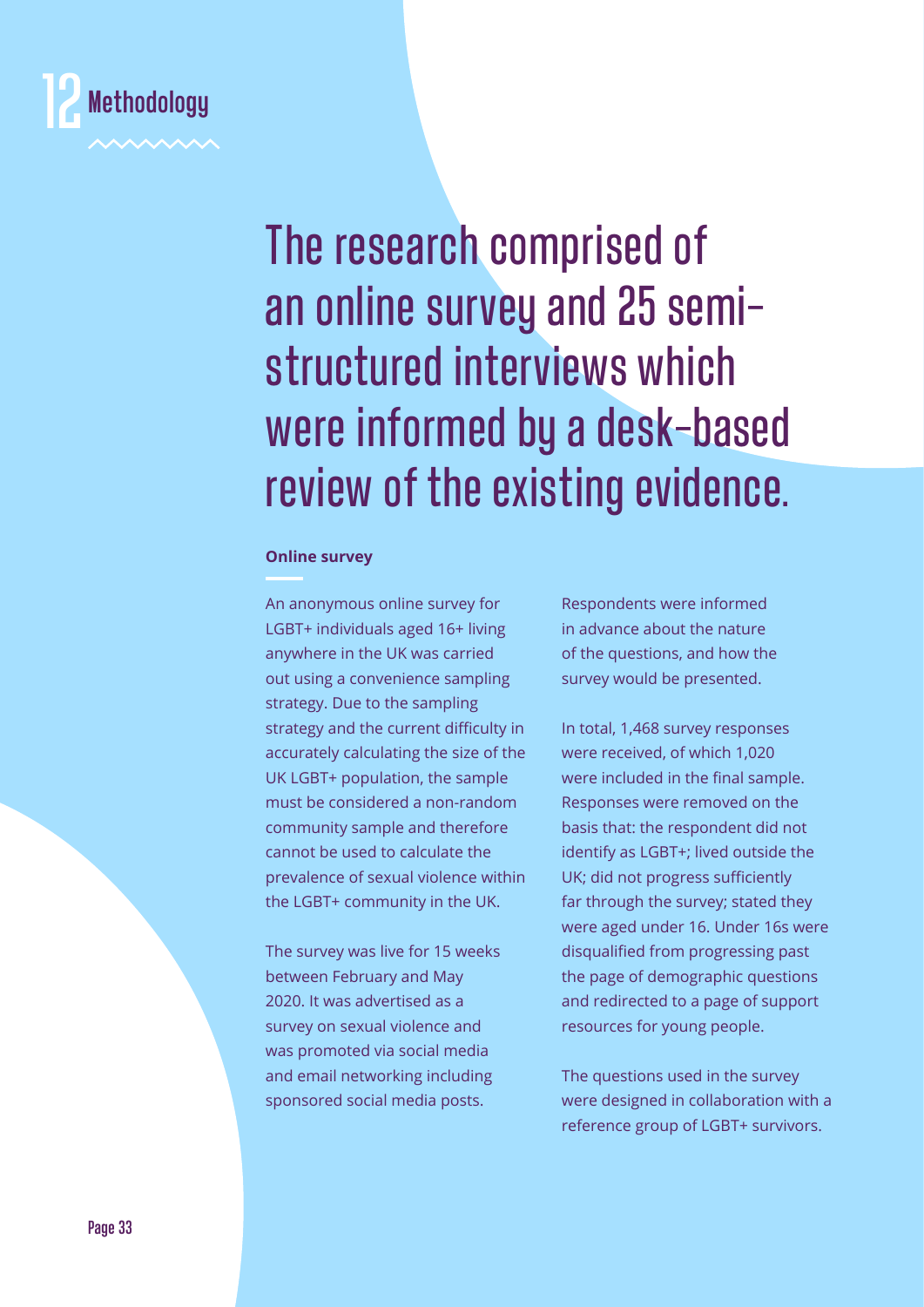

#### **Semi-structured interviews**

Throughout the report the use of 'participants' refers to participants that were interviewed.

25 semi-structured interviews were undertaken. Participants were selected through survey respondents who had identified themselves as survivors and who had expressed an interest in taking part. They were additionally selected to include a wide range of ethnicities, genders and orientations. An overview of the questions was also shared in advance of the interview, so that those who wished to had the opportunity to think about their answers.

All interviews were conducted remotely. 22 of the 25 interview participants chose to complete their interview over a video call

#### **Ethical considerations included:**

- **Participants consented to being recorded and provided written consent prior to the interview.**
- **Audio files and messages from the interviews were deleted after transcription to ensure confidentiality.**
- **Information sheets and recruitment emails provided full details to what was involved in the interview process in a simple and non-pressured way.**

and three interviewees preferred to participate using a real-time messaging application.

Manual thematic analysis was used to analyse the interview transcripts. Following initial analysis by the primary researcher, a group of survivors contributed to the analysis phase through various activities, replicating the Participatory Theme Elicitation approach. The themes identified by survivors were amalgamated into the coding framework used by the research team during further analysis.

Interview participants and members of the survivor reference group received gift vouchers as a token of thanks for their contributions to the project.

- **Participants were signposted to support resources before and during their interviews, and offered a debrief session with a caseworker from the sexual violence team.**
- **Questions were only mandatory when linked to eligibility criteria (e.g. age), or routing through the survey (e.g., being routed to different questions based on a previous answer).**
- **Links to sources of support were signposted throughout the survey.**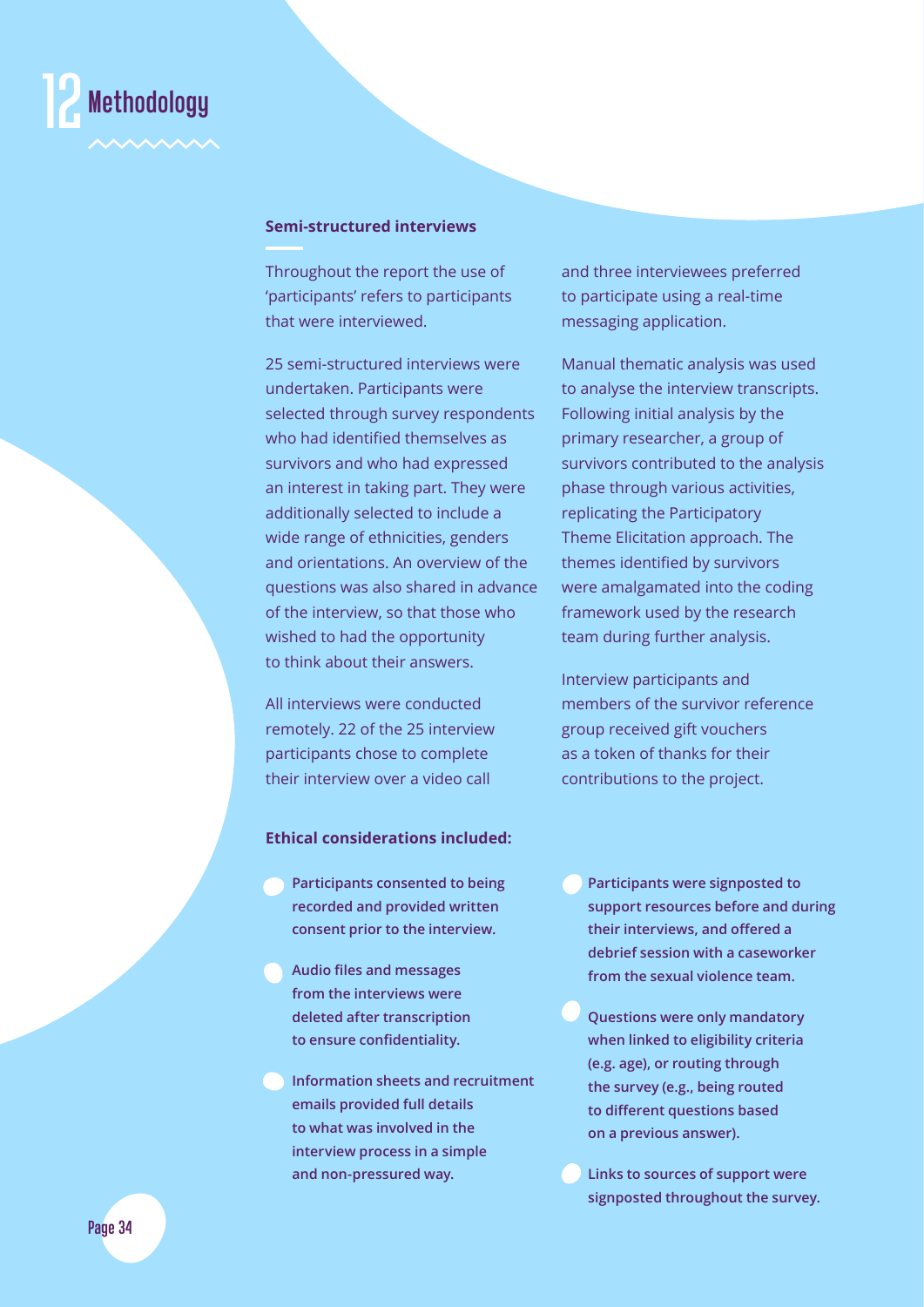

#### **The full sample was 1,020.**

#### **Age**

| 1020 responses |       |
|----------------|-------|
| $16 - 17$      | 12.5% |
| $18 - 24$      | 32.0% |
| 25-34          | 28.4% |
| $35 - 44$      | 13.0% |
| 45-54          | 7.9%  |
| 55-64          | 4.2%  |
| $65+$          | 1.9%  |

#### **Gender** *1020 responses*

| .5%    | Woman inc trans femme     | 44.5% |
|--------|---------------------------|-------|
| .0%    | Man or boy inc trans masc | 22.0% |
| $.4\%$ | Non-Binary                | 29.6% |
| .0%    | Questioning               | 3.8%  |
| 9%     | Other                     | 0.1%  |
| 2%     |                           |       |
| 9%     |                           |       |

#### **Trans**

*1018 responses*

Has a trans history **43.5%** Does not have a trans history 54.4% Unsure 1.9%

#### **Orientation**

*1275 responses*

| Ace          | 22.6% |
|--------------|-------|
| Polysexual   | 47.1% |
| Monosexual   | 29.2% |
| Lesbian      | 13.7% |
| Gay          | 11.3% |
| Heterosexual | 0.9%  |
| Other        | 0.2%  |
|              |       |

*Respondents could select multiple categories.* 

#### **Intersex**

*253 responses*

Intersex 7.9% and 2.9% and 2.9% and 2.9% and 2.9% and 2.9% and 2.9% and 2.9% and 2.9% and 2.9% and 2.9% and 2.9% and 2.9% and 2.9% and 2.9% and 2.9% and 2.9% and 2.9% and 2.9% and 2.9% and 2.9% and 2.9% and 2.9% and 2.9% a Not intersex 85.4% and 1.4% and 1.4% and 1.4% and 1.4% and 1.4% and 1.4% and 1.4% and 1.4% and 1.4% and 1.4% a Unsure 6.7%

#### **Disability**

*1020 responses*

| $.9\%$   | <b>Disabled</b>   | 62.5% |
|----------|-------------------|-------|
| $35.4\%$ | Not disabled      | 35.5% |
| $.7\%$   | Unsure            | 1.4%  |
|          | Prefer not to say | 0.6%  |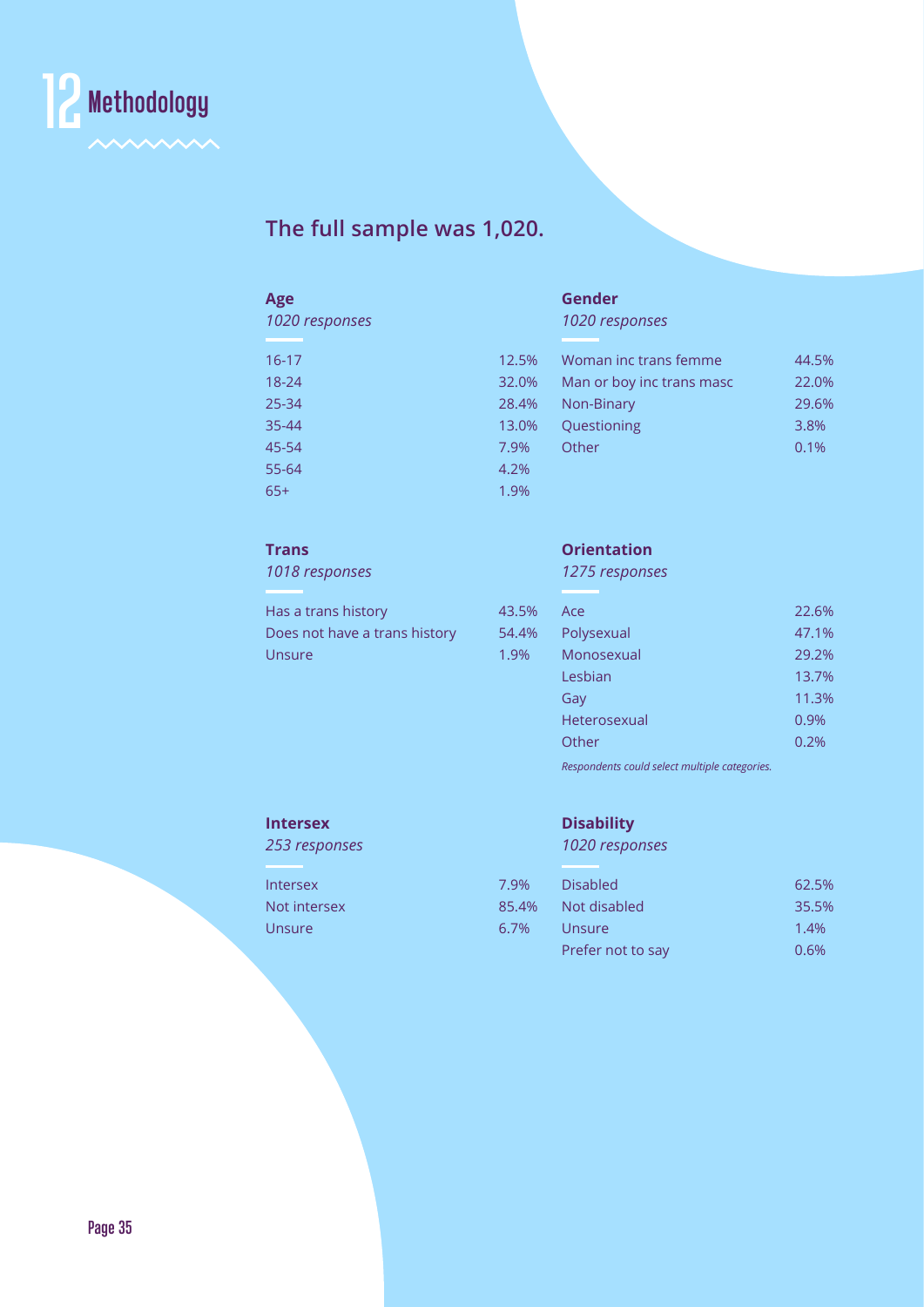

# **The full sample was 1,020.**

| <b>Religion</b><br>1000 responses |       | <b>Ethnicity</b><br>1019 responses |       |
|-----------------------------------|-------|------------------------------------|-------|
| No religion                       | 59.8% | Asian                              | 2.6%  |
| <b>Buddhism</b>                   | 2.1%  | <b>Black</b>                       | 2.1%  |
| Christianity                      | 11.5% | <b>Mixed</b>                       | 4.2%  |
| <b>Islam</b>                      | 1.2%  | Other                              | 2.7%  |
| Judaism                           | 2.3%  | White                              | 88.3% |
| Paganism                          | 7.5%  |                                    |       |
| Personal spirituality             | 12.3% |                                    |       |
| Other faith                       | 3.3%  |                                    |       |

#### **Region**

*1020 responses*

| Scotland         | 8.6%  |
|------------------|-------|
| Northern Ireland | 1.3%  |
| Wales            | 8.0%  |
| England          | 82.1% |